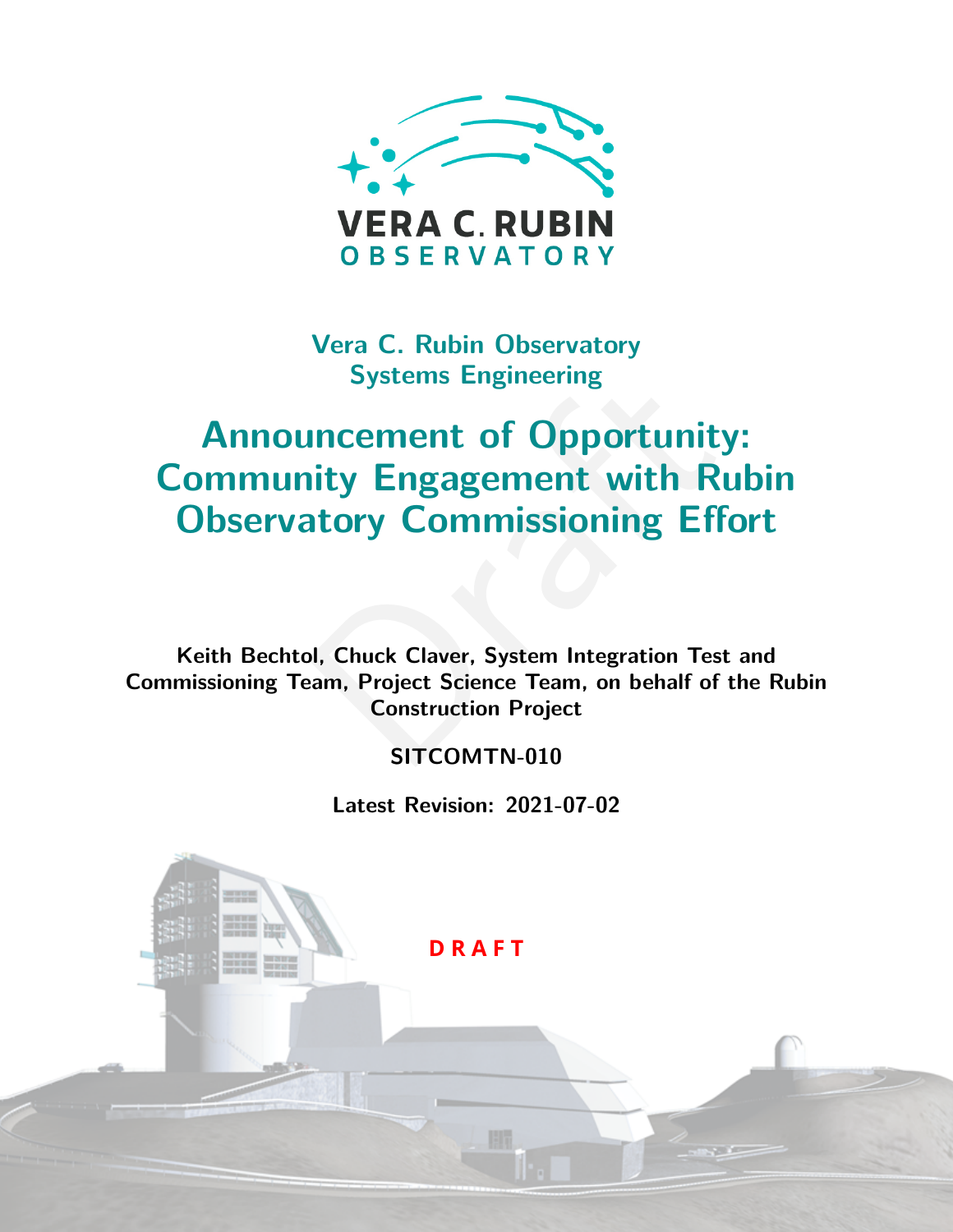

## **Abstract**

The Vera C. Rubin Observatory invites members of the US and Chilean LSST science communities to join the Project Commissioning Team in order to make value-added contributions that facilitate an efficient transition into LSST Operations. In this Announcement of Opportunity (AO) we include descriptions of its purpose, examples of value-added contributions, terms and conditions for participation, and the process to respond to this AO via submitted Letters of Interest (LOIs).

I value-added contribution via this program is of order 13<br>
i. will likely be distributed across a larger number of indi-<br>
inized into discrete groups of like interests and skills, and<br>
sociated with this AO is limited, an The anticipated total value-added contribution via this program is of order 15-20 FTE of effort. This effort will likely be distributed across a larger number of individuals and preferably organized into discrete groups of like interests and skills, and performed over a roughly two-year period that includes calendar years 2022 and 2023. Financial support associated with this AO is limited, and non-Rubin-staff members of the Commissioning Team are generally expected to have other sources of support (limited travel and local accommodation support to enable on-site work at key activity centers in Tucson, SLAC, and Chile can be made available).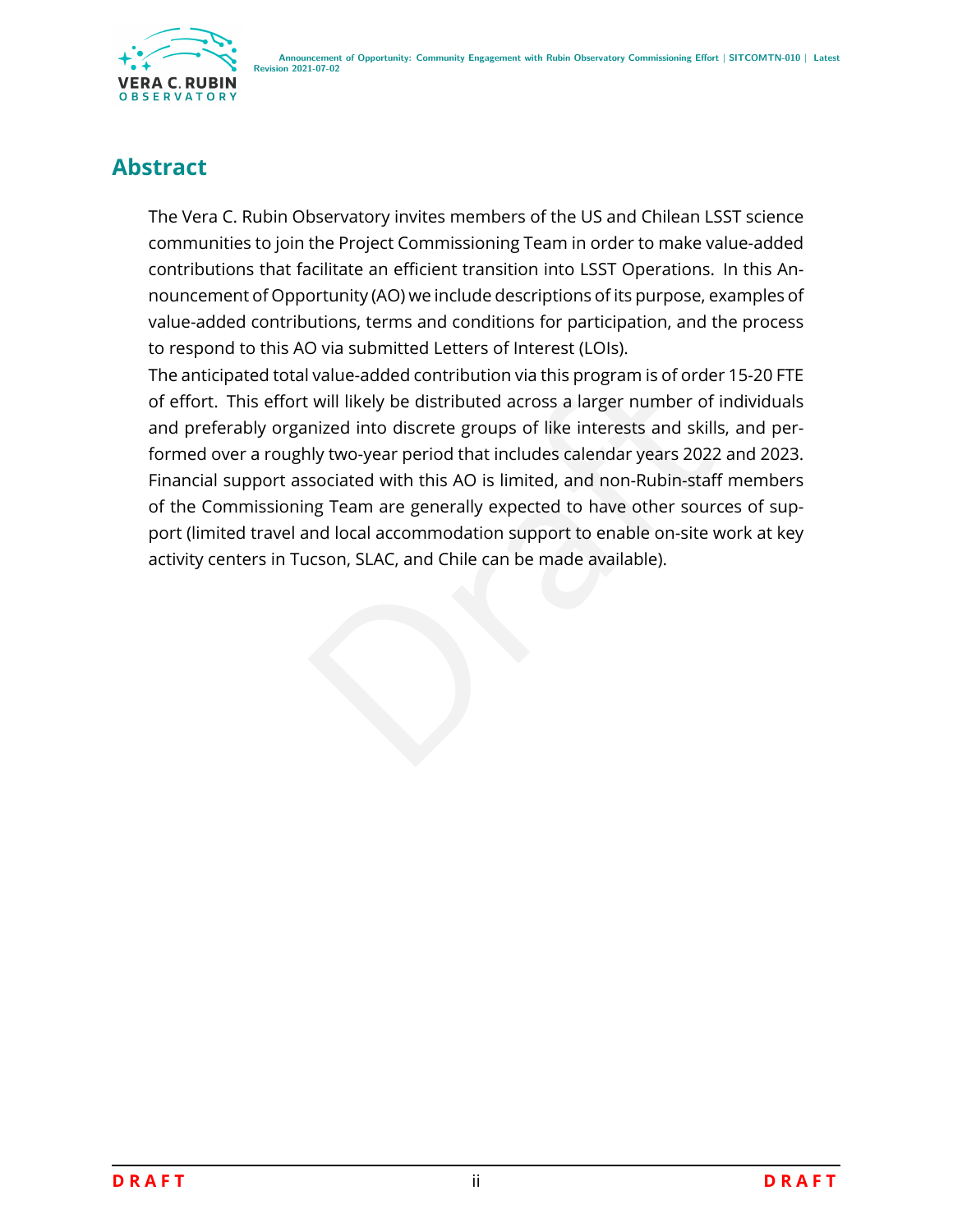

## **Change Record**

| <b>Version</b> | Date     | <b>Description</b> | Owner name    |
|----------------|----------|--------------------|---------------|
|                | YYYY-MM- | Unreleased.        | Keith Bechtol |
|                | DD       |                    |               |

*Document source location:* <https://github.com/lsst-sitcom/sitcomtn-010>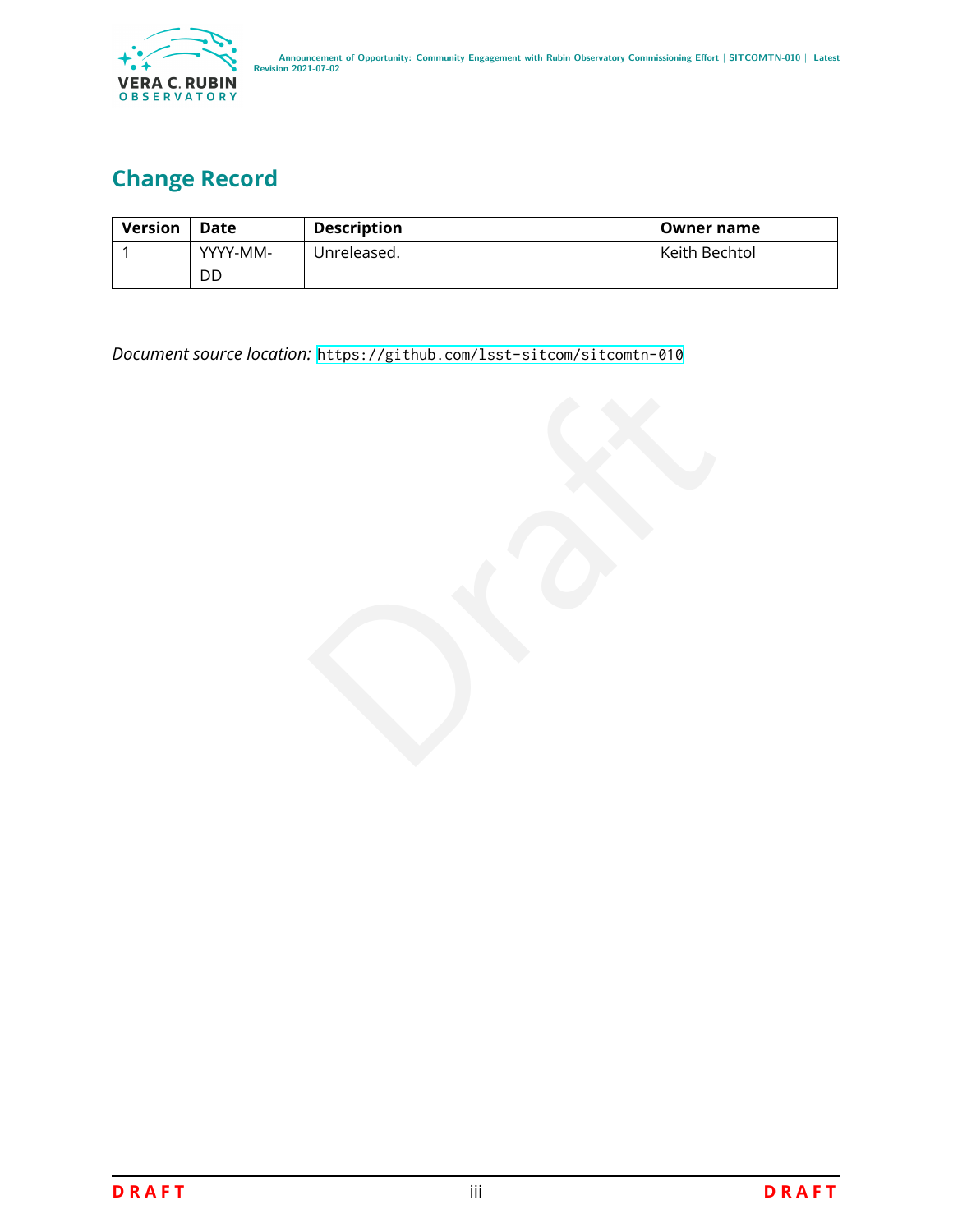

## **Contents**

| <b>1 Executive Summary</b>                                          | 1              |
|---------------------------------------------------------------------|----------------|
| 2 Purpose                                                           | 1              |
| 3 Examples of Value-Added Contributions                             | $\overline{2}$ |
|                                                                     | 3              |
| 3.2 Ex Officio Members of the Commissioning Team                    | 6              |
| 4 Terms and Conditions for participation in the Commissioning Team  | 7              |
|                                                                     | $\overline{7}$ |
|                                                                     | 9              |
|                                                                     | 10             |
| 4.4 Publication policy statement for using commissioning data       | 10             |
| 5 Responding to this AO                                             | 12             |
|                                                                     | 12             |
| 5.2 Timeline for Letter of Interest (LOI) submission and evaluation | 12             |
|                                                                     | 13             |
| 5.4 Elements for a Letter of Interest (LOI) response to this AO     | 13             |
|                                                                     | 14             |
|                                                                     | 14             |
|                                                                     | 15             |
| A Appendix: Data Previews from Commissioning                        | 16             |
| <b>B</b> References                                                 | 17             |
| <b>C</b> Acronyms                                                   | 18             |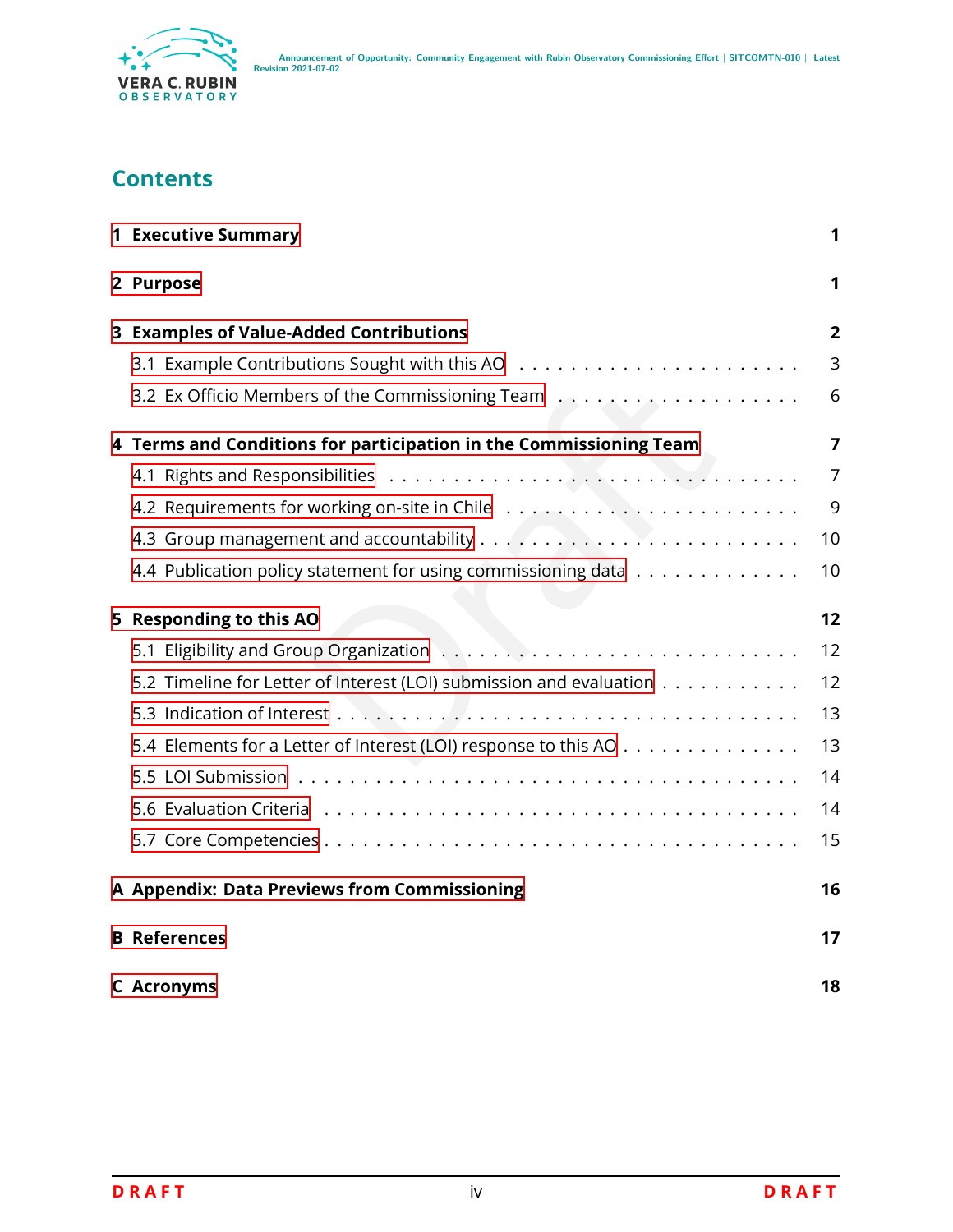

## **Announcement of Opportunity: Community Engagement with Rubin Observatory Commissioning Effort**

## <span id="page-4-0"></span>**1 Executive Summary**

The Vera C. Rubin Observatory invites members of the US and Chilean LSST science communities to join the Project Commissioning Team in order to make value-added contributions that facilitate an efficient transition into LSST Operations. In this Announcement of Opportunity (AO) we include descriptions of its purpose, examples of value-added contributions, terms and conditions for participation, and the process to respond to this AO via submitted Letters of Interest (LOIs).

minissioning reammotour to make value-added contrinuation into LSST Operations. In this Announcement of (<br>ions of its purpose, examples of value-added contributipation, and the process to respond to this AO via submi<br>ne-ad The anticipated total value-added contribution via this program is of order 15-20 FTE of effort. This effort will likely be distributed across a larger number of individuals and preferably organized into discrete groups of like interests and skills, and performed over a roughly two-year period that includes calendar years 2022 and 2023. Financial support associated with this AO is limited, and non-Rubin-staff members of the Commissioning Team are generally expected to have other sources of support (limited travel and local accommodation support to enable on-site work at key activity centers in Tucson, SLAC, and Chile can be made available).

## <span id="page-4-1"></span>**2 Purpose**

The Rubin Observatory Construction Project is entering its system integration and commissioning phase. The Project seeks to enhance the capabilities of the existing Commissioning Team by inviting US and Chilean members of the science community to work directly alongside Rubin Observatory staff as members of the Commissioning Team on specific tasks that will accelerate and enhance an efficient transition to LSST operations. Our goal with this AO is to integrate expertise from the community to enhance and diversify the Project?s planned commissioning effort and thereby provide added value. The anticipated total value-added contribution via this program is of order 15-20 FTE of effort. This effort will likely be distributed across a larger number of individuals and preferably organized into discrete groups of like interests and skills, performed over a roughly two-year period that includes calendar years 2022 and 2023 (this will apply to Builder status). Eligibility and group organization are discussed in Section [5.1](#page-15-1). Examples of added-value contributions are listed in Section [3.](#page-5-0) This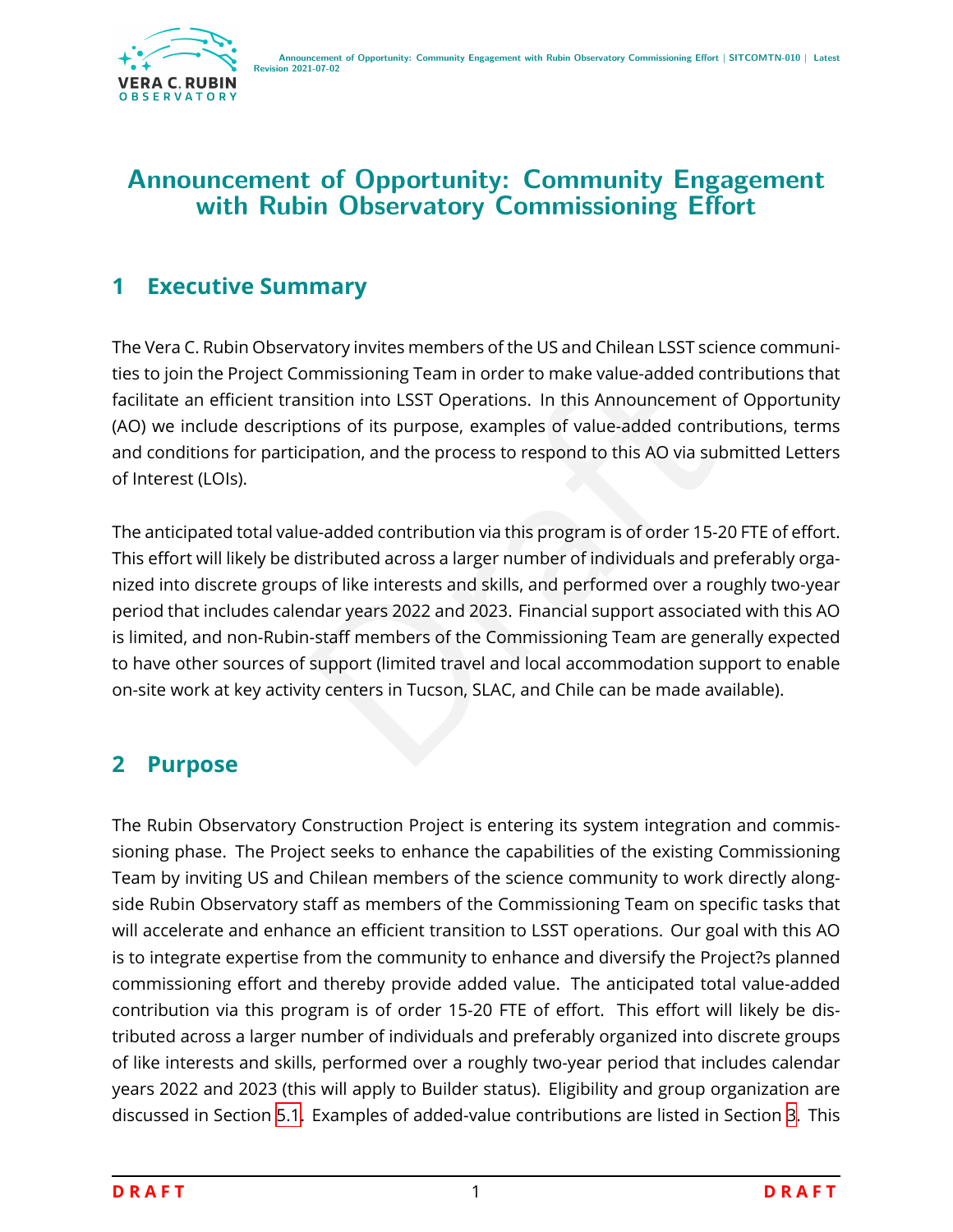joint effort between Project staff and community will help provide a deeper understanding of the performance and characteristics of the Rubin Observatory as it enters into the operations phase.

data for US and Chilean scientists and international LSS1<br>
De community) to help them prepare for science and to p<br>
ack to Rubin Observatory, as well as to provide practice<br>
re and support major data releases. In contrast, This AO has a distinct focus from other interactions between Rubin Observatory and the science community around commissioning data. The Rubin Operations Team plans to provide access to commissioning data prior to the first formal LSST Data Release (DR1) in the form of a series of Data Previews (DPs; Appendix [A\)](#page-19-0). The Data Previews are intended to provide access to commissioning data for US and Chilean scientists and international LSST data rights holders (the LSST science community) to help them prepare for science and to provide technical and scientific feedback to Rubin Observatory, as well as to provide practice for the Operations Team to prepare and support major data releases. In contrast, this AO is issued by the Rubin Construction Project and defines a mechanism for making specific value-added contributions to the commissioning effort on a more rapid timescale in direct collaboration with Rubin Observatory staff as members of the Commissioning Team. The deep level of engagement described in this AO comes with specific rights and responsibilities, as outlined in Section [4.1](#page-10-1). Working in the Commissioning Team offers direct experience with and deep understanding of the full chain from observations to final data products and data access tools that will be released to the science community, including the hardware, image properties, and Science Pipeline algorithms. Through their efforts, the new members will be contributing to the readiness of Rubin Observatory to deliver its science products to the global Rubin community.

The Project will not rely on the contributions from non-Rubin-staff team members to fulfill core construction requirements and operational readiness criteria. The intent for these contributions is to add value to the commissioning effort as given by examples below. No papers presenting novel scientific results may be posted/submitted by anyone before the associated Data Preview release date. The focus of the commissioning effort is on demonstrating operational readiness rather than realizing scientific discoveries with the commissioning data itself.

## <span id="page-5-0"></span>**3 Examples of Value-Added Contributions**

The Rubin Construction Project is scoped and has been planned to verify the set of systemlevel requirements listed in the LSST System Requirements [\[LSE-29](#page-21-1)] and Observatory System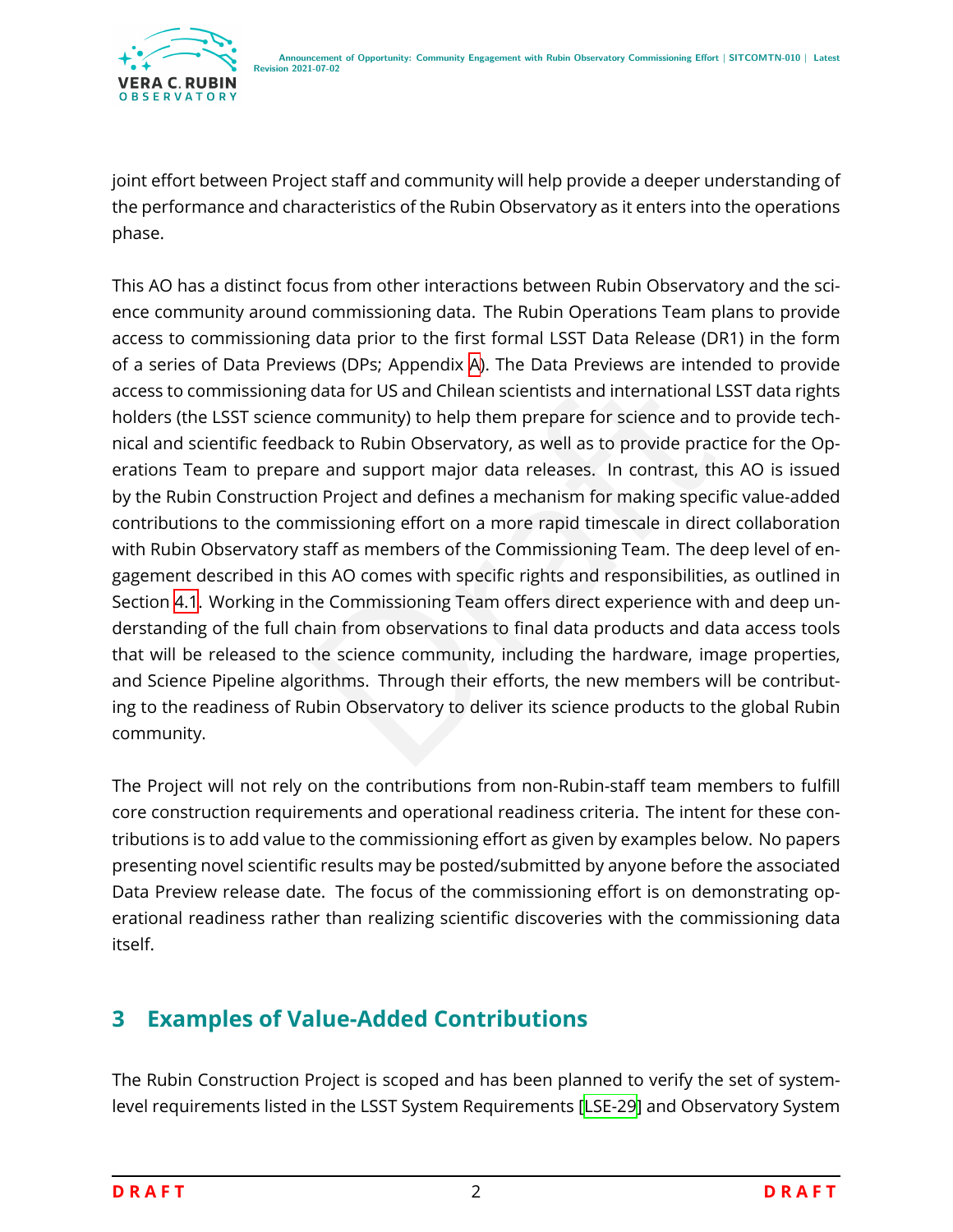Specifications[[LSE-30](#page-21-2)] documents, and to demonstrate operational readiness as defined in the Construction Completeness and Operational Readiness Criteria[[SITCOMTN-005\]](#page-21-3).

The following set of examples of value-added contributions to the commissioning effort are intended to guide the preparation and evaluation of Letters of Intent (LOIs). When preparing the LOIs, please mention the specific areas of intended effort.

This list is not exhaustive. Additional value-added contribution areas may be possible and these concepts should be included in an initial indication of interest (see timeline) to allow iteration with the Project prior to the final LOI submission.

#### <span id="page-6-0"></span>**3.1 Example Contributions Sought with this AO**

**Example 1: Investigation and mitigation of sensor anomalies for ComCam and LSSTCam detectors** using calibration and on-sky data.

in prior to the final LOI submission.<br>
Separation of interest (see timelial prior to the final LOI submission.<br>
Nutions Sought with this AO<br>
In and mitigation of sensor anomalies for ComCam an<br>
Separation of sensor anomali **Example 2: Contributions to the integration, testing, and scientific validation of calibration systems** such as the Auxiliary Telescope (AuxTel), Collimated Beam Projector (CBP), and Multi-site All-Sky CAmeRA (MASCARA).

**Example 3: Absolute photometric calibration.** Includes connecting external observations, modeling, and synthetic photometry with Rubin Observatory observations of spectrophotometric standards. Includes utilizing other surveys to investigate the calibration of the internal LSST photometric system relative to an external absolute scale.

**Example 4: Technical and scientific analyses of on-sky commissioning data to inform the initial LSST observing strategy** – in particular, the optimization of dithers in the Deep Drilling Fields and Wide Fast Deep survey, evaluation of two snaps versus one snap in a visit, exploring technical constraints of specialized survey modes, etc. For example:

- Given two dither patterns evaluate the systematic limits of key parameters which dither patterns would suppress instrument artifacts such as scattered light and internal optical glints?
- Explore cadence optimization in less than ideal (e.g. bright time) conditions
- Cadence optimization during twilight at the beginning and end of night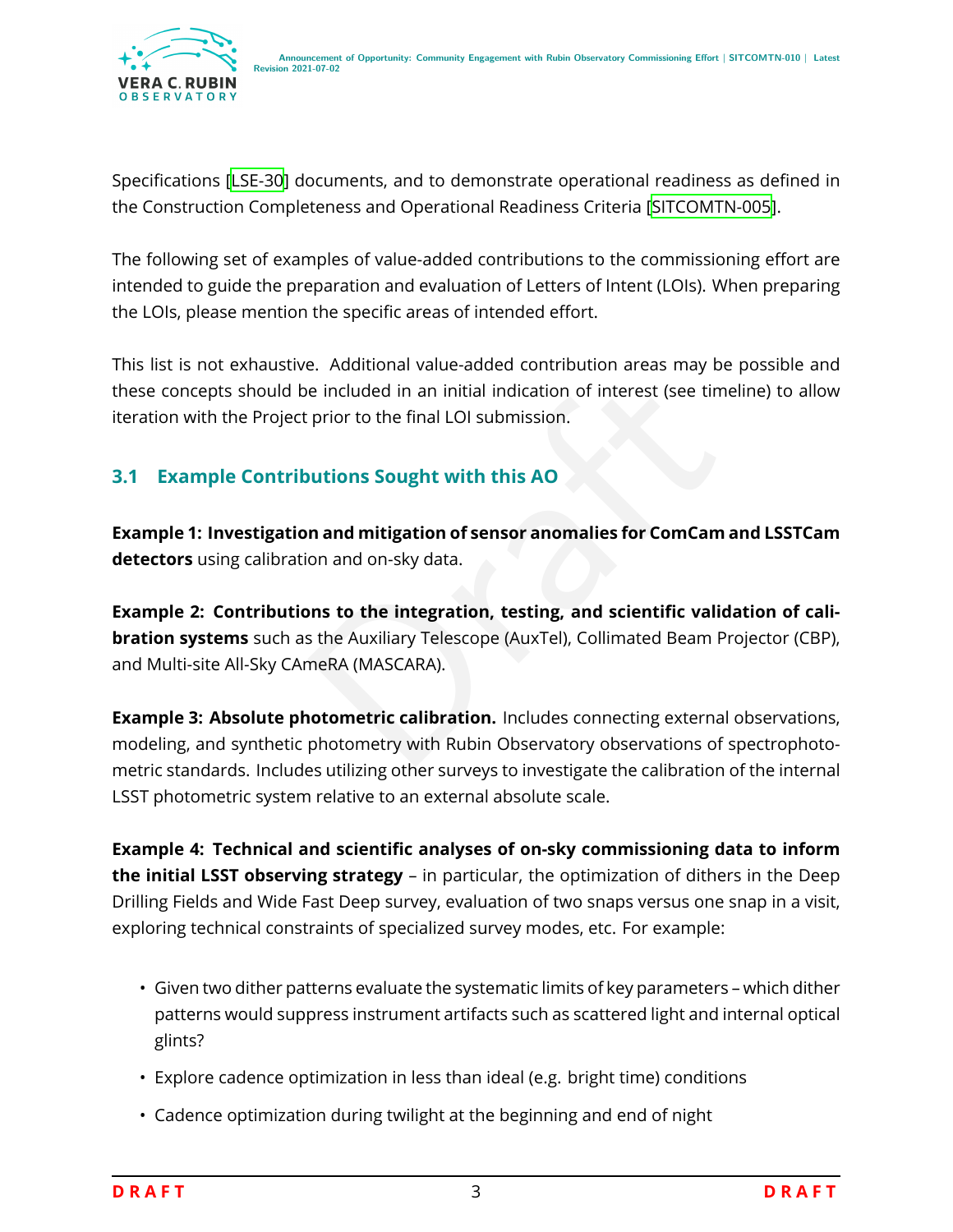

This effort is of a more tactical / technical optimization / fine-tuning nature and is distinct from the strategic planning underway through the [Cadence White Paper](https://www.lsst.org/content/survey-cadence-notes-2021) effort and [Survey Cadence](https://www.lsst.org/content/charge-survey-cadence-optimization-committee-scoc) [Optimization Committee](https://www.lsst.org/content/charge-survey-cadence-optimization-committee-scoc) (SCOC).

**Example 5: Anomaly analysis of the Engineering Facility Database.** This example analysis is meant to apply Machine Learning/Deep Learning and other AI or statistical approaches to search for otherwise undetected anomalies in the system performance and telemetry and correlate these with properties of the image data and catalog parameters.

**Example 6: Extended analysis to characterize system performance at the margins of operational parameter space.** Over the course of commissioning the Telescope and Camera will be operated over a wide range of environmental conditions. This example analysis is meant to characterize the multiple performance metrics, of both scientific and technical types, and to correlate these metrics with environmental parameters (e.g., atmospheric seeing, sky brightness, humidity, outside temperature, wind speed and direction).

**Inalysis to characterize system performance at the**<br> **space.** Over the course of commissioning the Telescope a<br>
wide range of environmental conditions. This example<br>
emultiple performance metrics, of both scientific and t **Example 7: Evaluation of operational configurations of the observatory to determine optimum performance.** The Rubin Observatory has been designed with many degrees of freedom built in, in order to optimize system performance responding to different observing conditions. This example is meant to explore and analyze the optimal operational parameters (e.g., mirror support systems, telescope mount dynamics, camera electronics, dome wind screen, in-dome temperature control) to determine the appropriate configurations and procedures in the multi-dimensional parameter space for the as-built system.

**Example 8: Development of image and catalog visualization tools,** including capability to interactively explore and ?drill-down? into the data. Full focal plane image visualization. Visualization of telemetry and trending of technical and scientific performance. Contributions in this area could potentially expand upon, use and be implemented within the planned functionality of the Rubin Science Platform.

**Example 9: Algorithm development and testing for the Rubin Science Pipelines,** specifically instances where Rubin Data Management is implementing algorithms into the science pipelines that are being collaboratively developed with the community. Contributions in this topic could include testing, iterative development, and optimization of parameters using onsky data for such algorithms.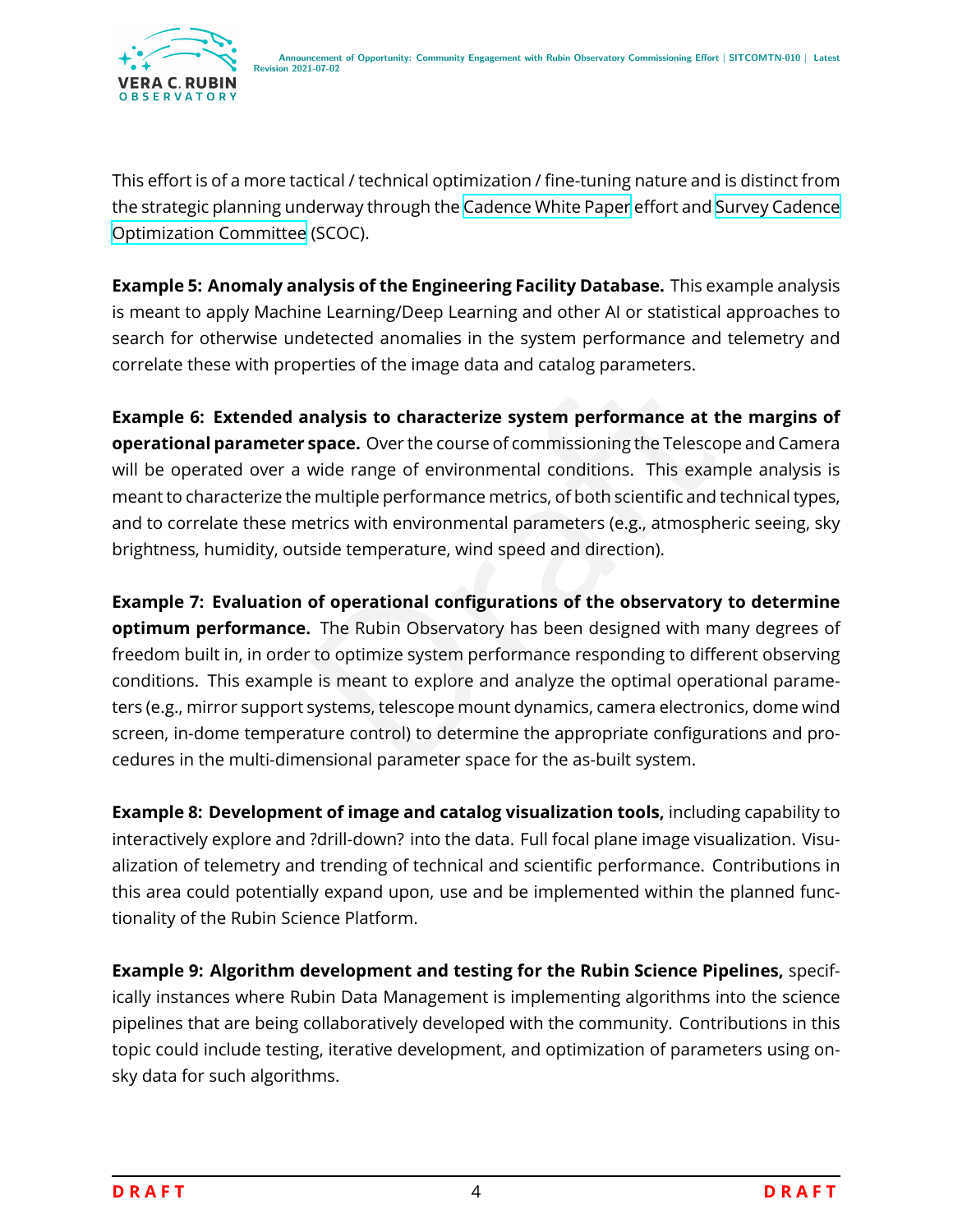#### **Example 10: Science validation and characterization of object detection, deblending, and interaction with background modeling.** This includes but is not limited to:

- Effects of ghost light from bright stars on faint stellar photometry and galaxy shape estimation
- Effects of diffuse scattered light on faint stellar photometry and galaxy detection
- Impacts of variable image quality on object detection, deblending, and measurement
- Crowded field photometry
- Preservation of low surface brightness objects in the data processing
- Characterization and impacts of Galactic cirrus

Image quality on object detection, deblending, and mea<br>
ometry<br>
surface brightness objects in the data processing<br>
alidation of stray and scattered light mitigation and<br>
th background modeling and the detection/photometry<br> **Example 11: Science validation of stray and scattered light mitigation and modeling,** including interactions with background modeling and the detection/photometry of low surface brightness features. For example, develop a predictive numerical model of ghost images from a bright source at an arbitrary position in the full field of view to reduce background modeling systematics.

**Example 12: Science validation of template generation and difference imaging.** Photometric accuracy of difference image analysis in complex environments and across a range of observing conditions. Studies of the variation of performance with respect to properties of templates. Validating the detection and measurement of known transient, variable, and moving objects.

**Example 13: Science validation using survey metadata maps.** Includes geometric survey coverage and survey property statistics represented as spatial maps over the observed footprint. Maps and analysis will be done using existing Rubin Observatory software or extensions thereof. Part of this work will include the validation of sky maps of distributions of environmental conditions during observations, data properties, along with computed performance metrics.

**Example 14: Observing support.** Contributions to daytime and nighttime summit operations; optimization and documentation of processes and procedures. See prerequisites and expectations described in Section [4.2](#page-12-0) .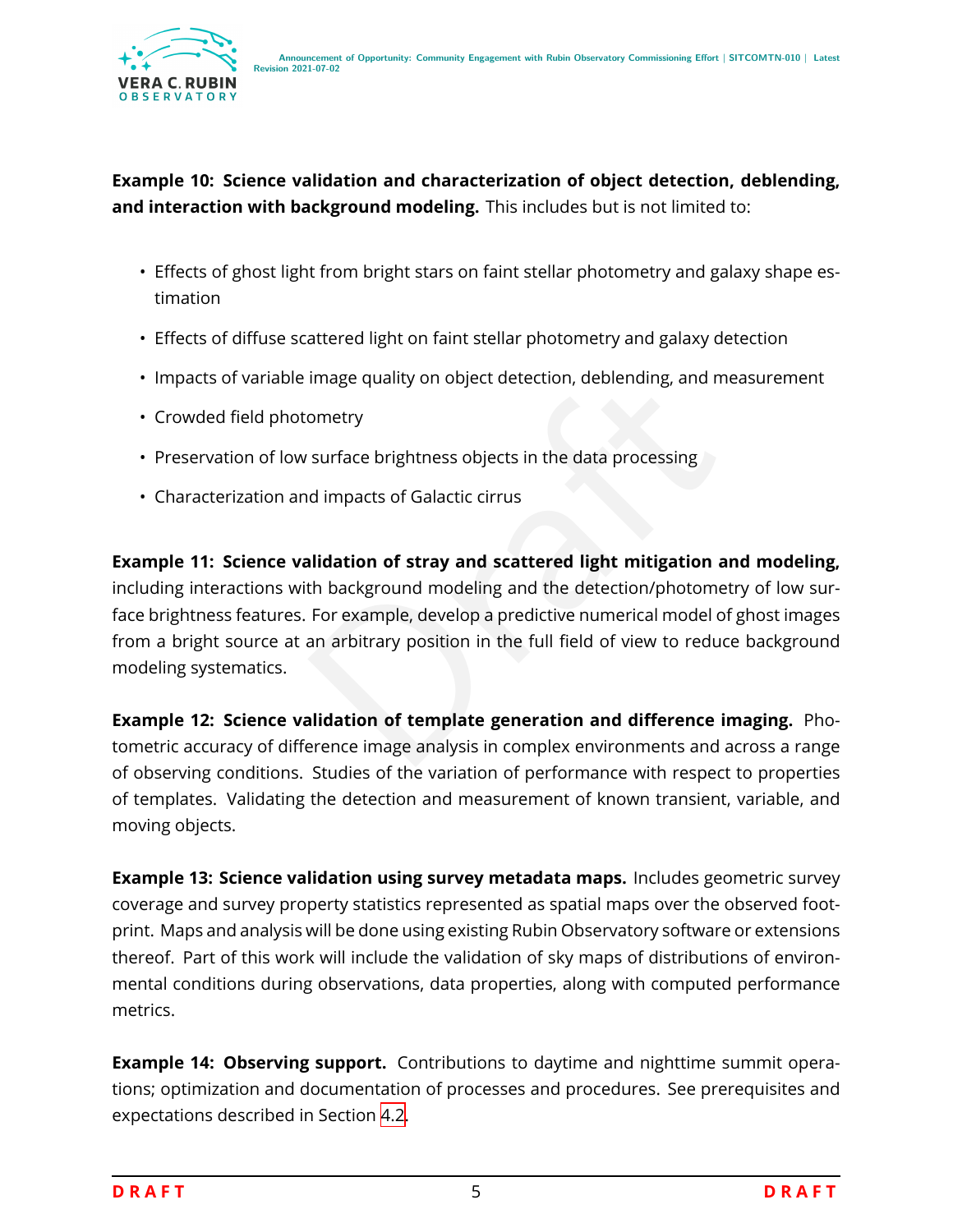**Example 15: Developing user-oriented documentation of science pipelines, data access services, and operational procedures,** including the development of tutorials through the Rubin Science Platform.

**Other:** Additional scientific validation and characterization studies that will improve understanding of the as-built system and enhance early operations are invited. Proposals of this type should specifically address the timeliness of the value-added contribution and relevance for advancing the operational readiness of Rubin Observatory.

#### **3.2 Ex Officio Members of the Commissioning Team**

<span id="page-9-0"></span>ers of the Commissioning Team<br>
The several categories of non-Rubin-staff members of<br>
Intervally become members of the Commissioning Team<br>
Interval carry out responsibilities associated with their desig<br>
gories do NOT need In this section, we describe several categories of non-Rubin-staff members of the Science Community who will automatically become members of the Commissioning Team in order for them to more efficiently carry out responsibilities associated with their designated roles. Individuals in these categories do NOT need to respond to this AO. Contributions from Ex Officio members of the Commissioning Team do not count toward the envisioned 15-20 FTE of effort associated with this AO.

Members of selected Commissioning Alert Broker Teams. Alert brokers are third-party services provided by the community. While Rubin is not responsible for the commissioning of the brokers, Rubin staff will work with the five or more selected broker teams to ensure that they can be commissioned and are ready for receiving and distributing the LSST alert stream at the start of LSST operations. All members of the five selected broker teams automatically become Commissioning Team members.

Members of the selected photometric redshift teams. These members guide implementation and perform science validation for photometric redshift estimators. All members of the selected photometric redshift teams automatically become Commissioning Team members. See [DMTN-049](#page-21-4) for the roadmap for selecting and validating one or more photo- $\it z$  estimators for the LSST Object catalog.

Members of the Survey Cadence Optimization Committee (SCOC) will become members of the Commissioning Team in order to synthesize technical input and guide analyses that will inform decisions regarding the initial LSST observing strategy.

International In-kind Contributor Teams with responsibilities directly related to commission-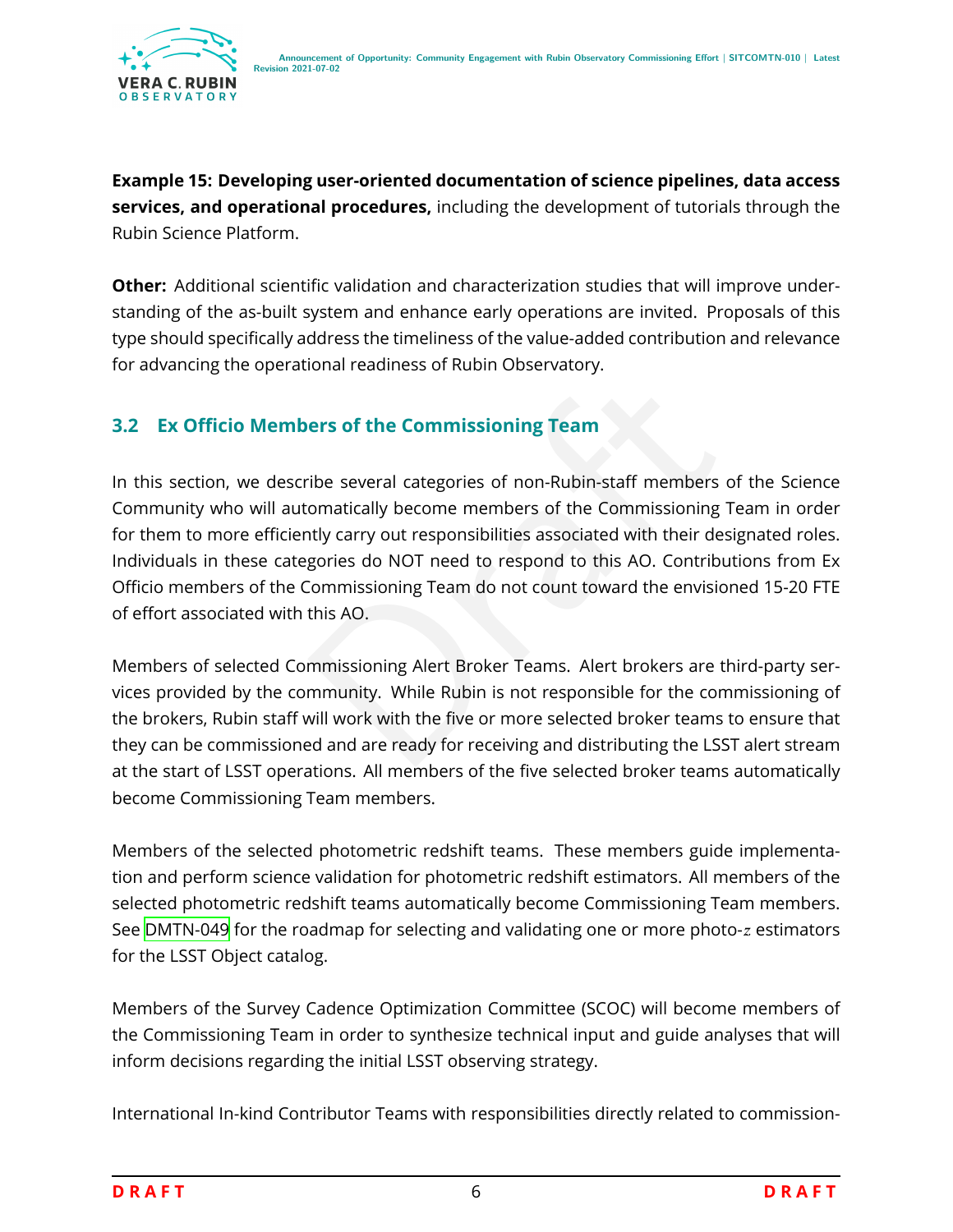

ing will automatically become members of the Commissioning Team.

Groups who have already been performing work directed by the Project under collaborative or contracted efforts and who have made material contributions to construction effort will continue to be members of the Commissioning Team.

## <span id="page-10-0"></span>**4 Terms and Conditions for participation in the Commissioning Team**

Participation as a Commissioning Team member will be based on assessed value-added and capabilities to complement the existing Rubin Observatory Commissioning Team. By its nature, commissioning a complex system like the Rubin Observatory comes with many unknowns, therefore it is required that the team remain flexible in their assignments as the commissioning process unfolds.

issioning Team member will be based on assessed value<br>ent the existing Rubin Observatory Commissioning Team<br>complex system like the Rubin Observatory comes wit<br>required that the team remain flexible in their assignm<br>unfold The Project reserves the right to decline any group's or individual's offer for any reason. The Project can decide to terminate a group's or person's role on the team status at any time due to poor performance or undue overhead. The Project will not rely on the contributions from non-Rubin-staff team members to fulfill the core commissioning requirements to the Operations Readiness Review and the federal funding agencies. Non-Rubin-staff Commissioning Team members will be providing value-added contributions to extend the basic commissioning scope.

Financial support associated with this AO is limited, and non-Rubin-staff members of the Commissioning Team are generally expected to have other sources of support. Limited support for travel to enable on-site work in Chile, Tucson, and at SLAC can be made available. Funds can also be made available to support accommodations while work is conducted at the Chile Summit site. Specifics will be negotiated on an individual basis.

### <span id="page-10-1"></span>**4.1 Rights and Responsibilities**

1. Science Community members who become members of the Commissioning Team via this AO will have the opportunity and the expectation to collaborate directly with the Project staff on Rubin commissioning efforts, together with all the associated work expe-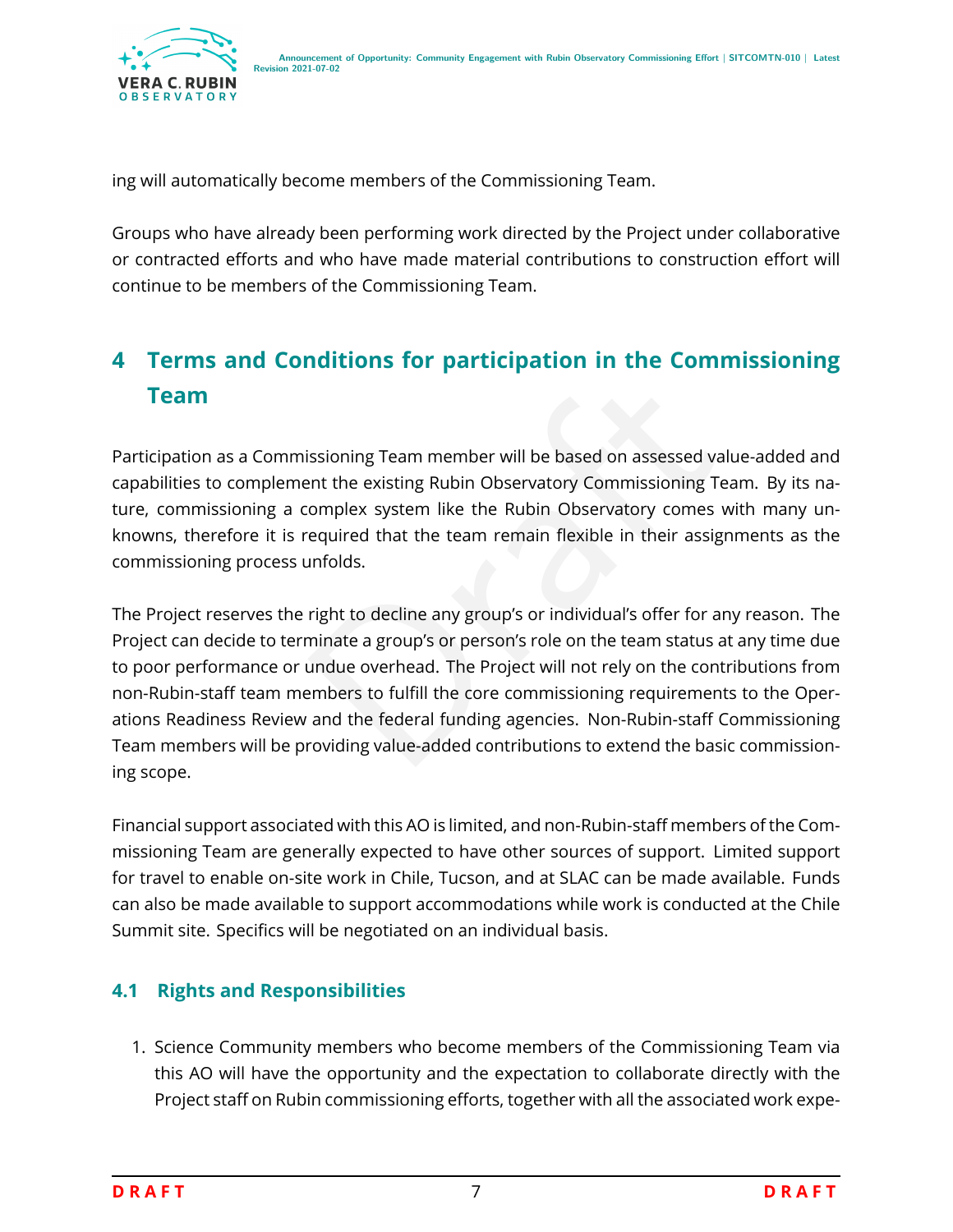

rience and training opportunities entailed, as well as potential to enhance the scientific reach of LSST data for the benefit of the broad Rubin community. Participants agree to conduct work assignments from the Project with a defined scope and schedule for delivery. These work assignments will be "value-added" contributions with respect to Project requirements from the federal funding agencies for Operations Readiness (see examples in Section [3\)](#page-5-0). Each non-Rubin-staff member/group of the Commissioning Team will be assigned a functional point of contact within the Project to help integrate their efforts.

- 2. Submitted LOIs (Section [5](#page-15-0)) will be used as the basis for formally signed agreements (Memoranda of Understanding; MOUs) between the Rubin Observatory Construction Project and each individual/group that is selected to participate in commissioning activities. The MOUs will be assessed and re-evaluated on a yearly basis to ensure that the goals and responsibilities of both the Project and the participants are being met.
- 3. All Commissioning Team members will have full unfettered access to all commissioning data products as soon as they are acquired.
- ection 5) will be used as the basis for formally signed anderstanding; MOUs) between the Rubin Observatory C<br>dividual/group that is selected to participate in commissil<br>li be assessed and re-evaluated on a yearly basis to 4. All members of the Commissioning Team agree to a set of publication policies (Section [4.4\)](#page-13-1). In particular, no scientific publication based on the commissioning data shall be made prior to that data being released to the science community. Technical publications will be allowed (see below). All Commissioning Team members are eligible to become co-authors on publications to which they contribute, including the series of planned Rubin Observatory Construction Papers.
- 5. Contributions to the commissioning effort performed under the direction of the Project count towards the attainment of Builder status[[RDO-013\]](#page-20-1).
- 6. Commissioning Team members are expected to use approved Project tools and processes for communication, data access and analysis, documentation, software development, work management, etc. For example, nearly all high-level science analysis tasks will use Python programming language, and many will make use of the Rubin Software Stack and Rubin Science Platform. Training opportunities will be provided by the Project to increase proficiency with these tools.
- 7. All source code created by Rubin Observatory Data Management is publicly-available open source and carries an Open Source Initiative (OSI)-approved license. All software developed for the commissioning effort is expected to follow the Project?s open source policy. There may be some situations in which science validation analyses making use of private software developed outside the commissioning context are deemed sufficiently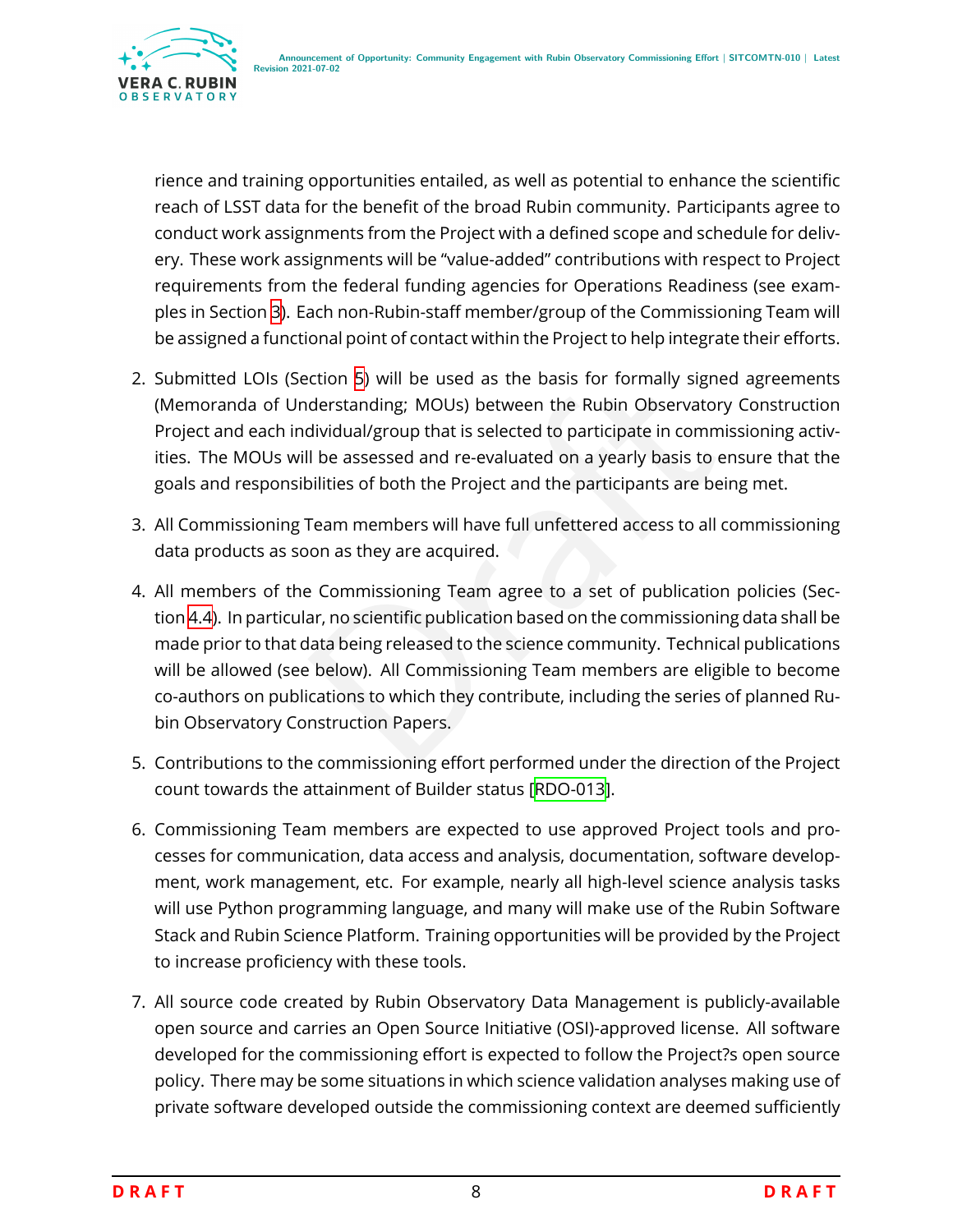

valuable to the commissioning effort that an exception may be granted by the Project Director.

- 8. Depending on their assigned task(s), some participants may be expected to spend extended periods at one of three primary Rubin Observatory sites: 1) Chile – either La Serena and/or Cerro Pachón (see additional requirement below); 2) Rubin Observatory offices in Tucson; and 3) the US Data Facility located at SLAC. In addition, participants will be invited to attend periodic workshops, bootcamps, and/or meetings for training and focused working sessions. It is expected that remote participation in these events will also be possible in cases where the work can be completed remotely.
- be in cases where the work can be completed remote participation in the in cases where the work can be completed remotely.<br>
d commitment for non-Rubin-staff members of the Con<br>
2 to 0.5 full time equivalent (FTE) averaged 9. The typical expected commitment for non-Rubin-staff members of the Commissioning Team is roughly 0.2 to 0.5 full time equivalent (FTE) averaged across the members of collaborating groups over the calendar years 2022 and/or 2023. For university faculty, this expected level of commitment should be interpreted as roughly 20% of research time during these years. The exact timing of effort might be variable according to needs to respond to emergent issues.
- 10. Members of the Commissioning Team are expected to follow guidance regarding types of internal communications and information that may be shared with the wider Rubin community.
- 11. All members of the Commissioning Team are expected to follow [professional standards](https://www.lsst.org/scientists/codes-of-conduct) [of conduct](https://www.lsst.org/scientists/codes-of-conduct) adopted by the Project.
- 12. Science validation and characterization investigations during commissioning are specifically intended to optimize operational efficiency of the observatory, and to enhance delivered data quality of the Data Previews and LSST DR1. Members of the Commissioning Team should strive for collaborative and collegial interactions that benefit the entire Rubin Community, and to recognize the contributions of the many individuals that have contributed to the Project.

#### <span id="page-12-0"></span>**4.2 Requirements for working on-site in Chile**

It is expected that most Commissioning Team members will conduct data analysis tasks from sites other than the Rubin Observatory site in La Serena and the Cerro Pachon summit. Working on-site in Chile is intended for individuals working directly with hardware or observation support.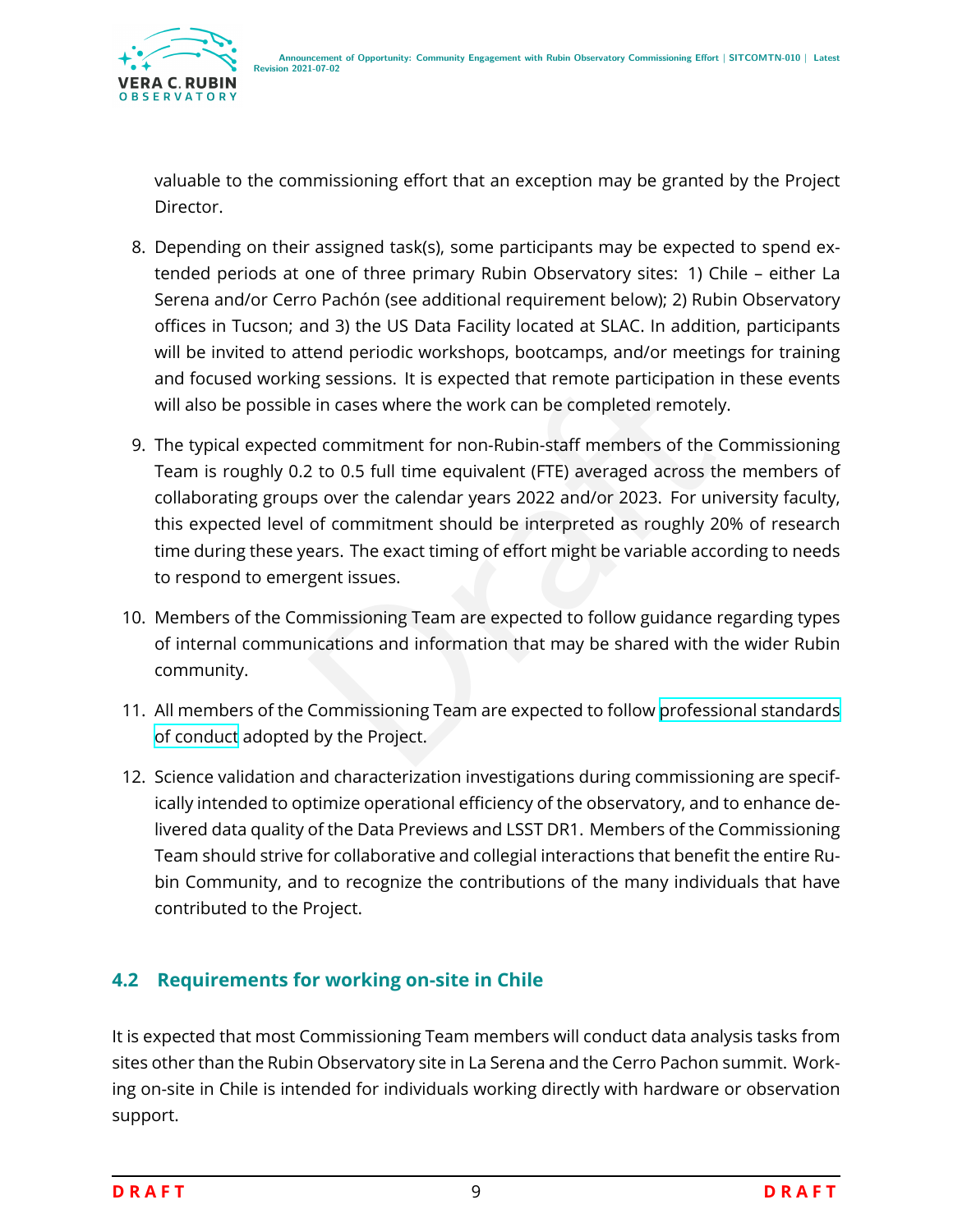

Key criteria for working on-site in Chile:

- Demonstrate a working understanding of the observing systems in Chile including but not limited to:
	- **–** Observatory Command-Control interface and scripting (Python based)
	- **–** Observational constraints given current environmental conditions
- Commit to providing 3 months remote observing support prior to scheduled time in Chile
- Willingness and ability to spend at least 3 months in Chile to support on-site observations and technical activities both on the Summit and in La Serena. This includes extended continuous periods (e.g. week or more) at the Summit Facility.

#### <span id="page-13-0"></span>**4.3 Group management and accountability**

ity to spend at least 3 months in Chile to support prior to scried<br>ties both on the Summit and in La Serena. This include<br>(e.g. week or more) at the Summit Facility.<br>**nent and accountability**<br>of this AO will have designate Each group responding to this AO will have designated a group leader who is the primary point of contact to the Rubin Observatory Project. The group leader is responsible for management of the group and for the timely completion of assigned tasks (see Section 5.1). Given potential emergent issues encountered during commissioning, and the nature of some value-added contributions as active research topics, completion of value-added contributions is intended to be on a ?best-effort? basis as the research allows. While on-boarding and task-specific training and guidance will be provided, together with access to Project communication tools and documentation resources, the Project is only able to provide limited one-on-one training and support for non-Rubin-staff members of the Commissioning Team. Participating individuals/groups should plan to prepare as needed for their specific contributions.

Participants in this AO program will be assigned to one or more teams within the larger commissioning effort, and the individuals and/or groups will be assigned a functional point of contact within the Project to help integrate their efforts.

#### <span id="page-13-1"></span>**4.4 Publication policy statement for using commissioning data**

All members of the Commissioning Team will follow the publication policies of the Rubin Observatory Project, including the Rubin Data Policy [\[RDO-013\]](#page-20-1) and Rubin Project Publication policy[[LPM-162](#page-21-5)] as they apply to commissioning data.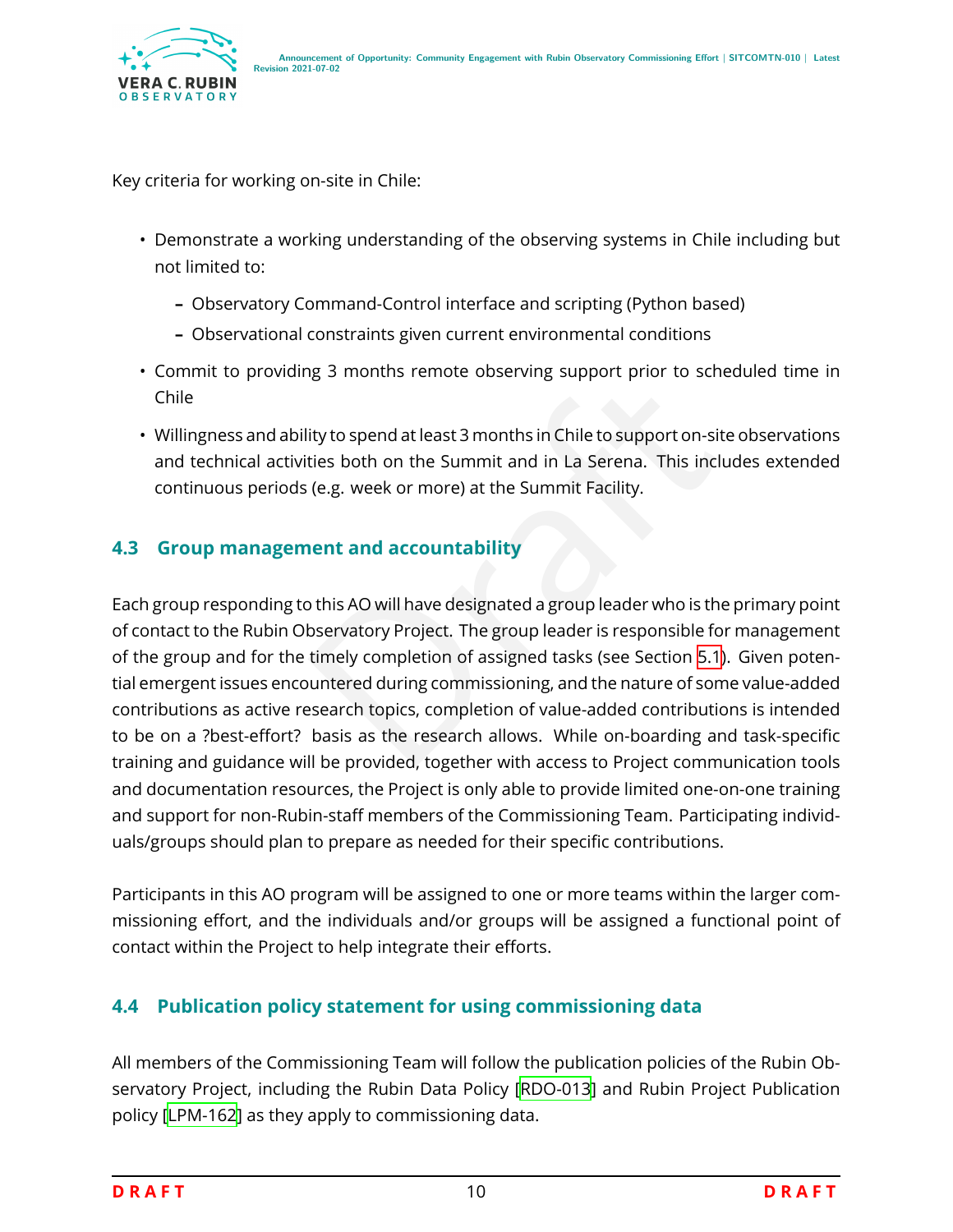

No papers presenting novel scientific results may be posted/submitted by anyone before the associated data release, which for commissioning data means the relevant Data Preview release date. The Project has authority to determine the classification of technical versus scientific papers prepared by members of the Commissioning Team. Rubin Observatory reserves the right to sanction Users who violate this policy, as described in the Rubin Data Policy [\[RDO-](#page-20-1)[013\]](#page-20-1).

The Project has planned a series of Rubin Observatory Construction Papers to describe the technical and scientific performance of the as-built system. The preparation of these papers follows the Rubin Project Publication policy. All members of the Commissioning Team are eligible to be co-authors on Rubin Observatory Construction Papers to which they contribute. The planned scope of the Construction Papers is limited to technical and scientific performance evaluation; the Construction Papers are not intended to present novel scientific results.

erformance of the as-built system. The preparation of the the Publication policy. All members of the Commissionin<br>on Rubin Observatory Construction Papers to which they<br>ne Construction Papers is limited to technical and sc The Rubin Data Policy [RDO-013] defines proprietary data products and derived data products. No proprietary data products from commissioning may be shared outside the Commissioning Team prior to the associated data release without explicit approval. The Project will define a process to approve the sharing of derived data products based on commissioning data prior to the associated data release. Any such derived data products approved for release must be presented in public forums accessible to the entire science community. There will be periods of commissioning for which specific types/subsets of proprietary as well as derived data products are embargoed and cannot be shared outside the Commissioning Team. Specific policies regarding informal communications beyond the Commissioning Team will be provided by the Project; guidance may evolve throughout the commissioning period.

All investigations of commissioning data are considered to be open to the entire Commissioning Team. Members of the Commissioning Team are welcome to initiate and contribute to additional technical papers based on commissioning data beyond the planned set of Construction Papers. Additional technical papers using commissioning data products that are submitted and/or posted prior to the associated Data Preview release date must follow the Rubin publication policy. Following the Data Preview release date, additional technical papers using internal information, data products, and/or tools that are not included in released Data Previews continue to follow the Rubin Publication Policy. The scope of these additional papers should complement the scope of the Construction papers.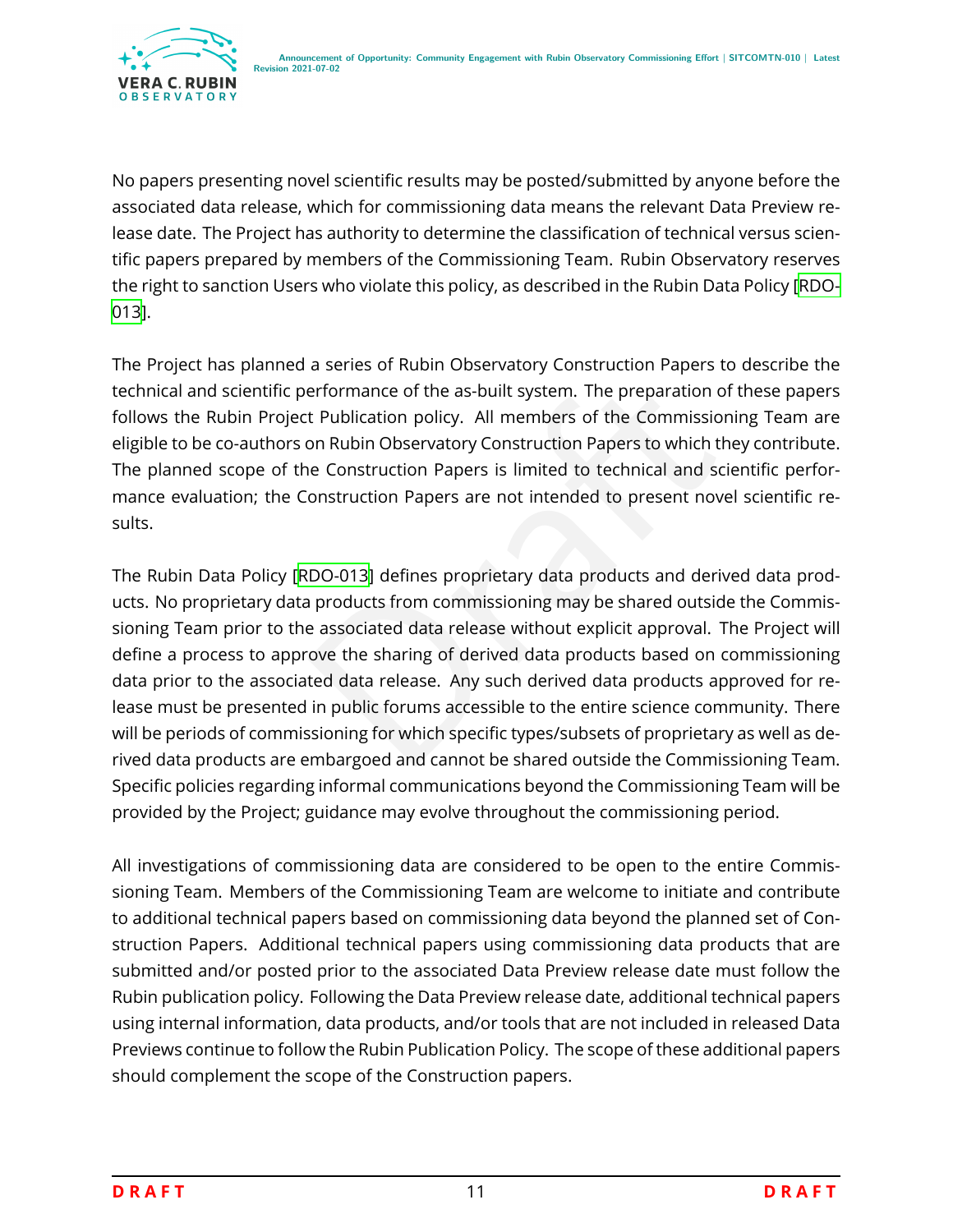

Science papers using only Rubin Observatory data from the released Data Previews follow the Rubin Data Policy[[RDO-013](#page-20-1)] and do not go through the Rubin Project publication process. For papers that substantially benefited from interactions with the Commissioning Team, authors are encouraged to invite contributing individuals to join as co-authors, as per the Rubin Publication Policy.

## <span id="page-15-0"></span>**5 Responding to this AO**

#### **5.1 Eligibility and Group Organization**

All members of the Rubin Observatory data rights community from the US and Chile [\[RDO-](#page-20-1)[013\]](#page-20-1) are eligible to respond to this AO via submitting a Letter of Intent (LOI). There was a separate process for International LSST Data Rights and In-kind Contributions that included contributions to Rubin Observatory commissioning.

<span id="page-15-1"></span>The US and the Secure of Secure 2013<br>The US and ond to this AO via submitting a Letter of Intent (LOI). The<br>The UST Data Rights and In-kind Contributions the<br>Servatory commissioning.<br>The Servatory commissioning.<br>The Servat Collaborating individuals are encouraged to submit a single LOI for their group in response to this AO. The groups may be multi-institutional. The groups may include individuals across a range of career stages. Each group must identify a leader who will serve as the primary point of contact with the Rubin Observatory Project. The group leader will ensure that tasks assigned to their group are advancing and completed on the schedule set by the Project and that the work meets the standards defined by the Project. The group leader is responsible for the day-to-day management and advising of their group (or for delegating this responsibility within the group). For each group member who does not have Principle Investigator status or is not independently funded, a supervisor responsible for their employment must sign-off on their participation in the Commissioning Team at the time of formalizing the agreement between the Rubin Project and the participating individuals.

During the process of LOI preparation and evaluation, the Project may suggest reorganization of groups (e.g., merging related efforts or breaking up large groups) to increase efficiency.

#### <span id="page-15-2"></span>**5.2 Timeline for Letter of Interest (LOI) submission and evaluation**

- **AO release:** July **XX**, 2021
- **Indication of interest via web form:** July 30, 2021 (optional)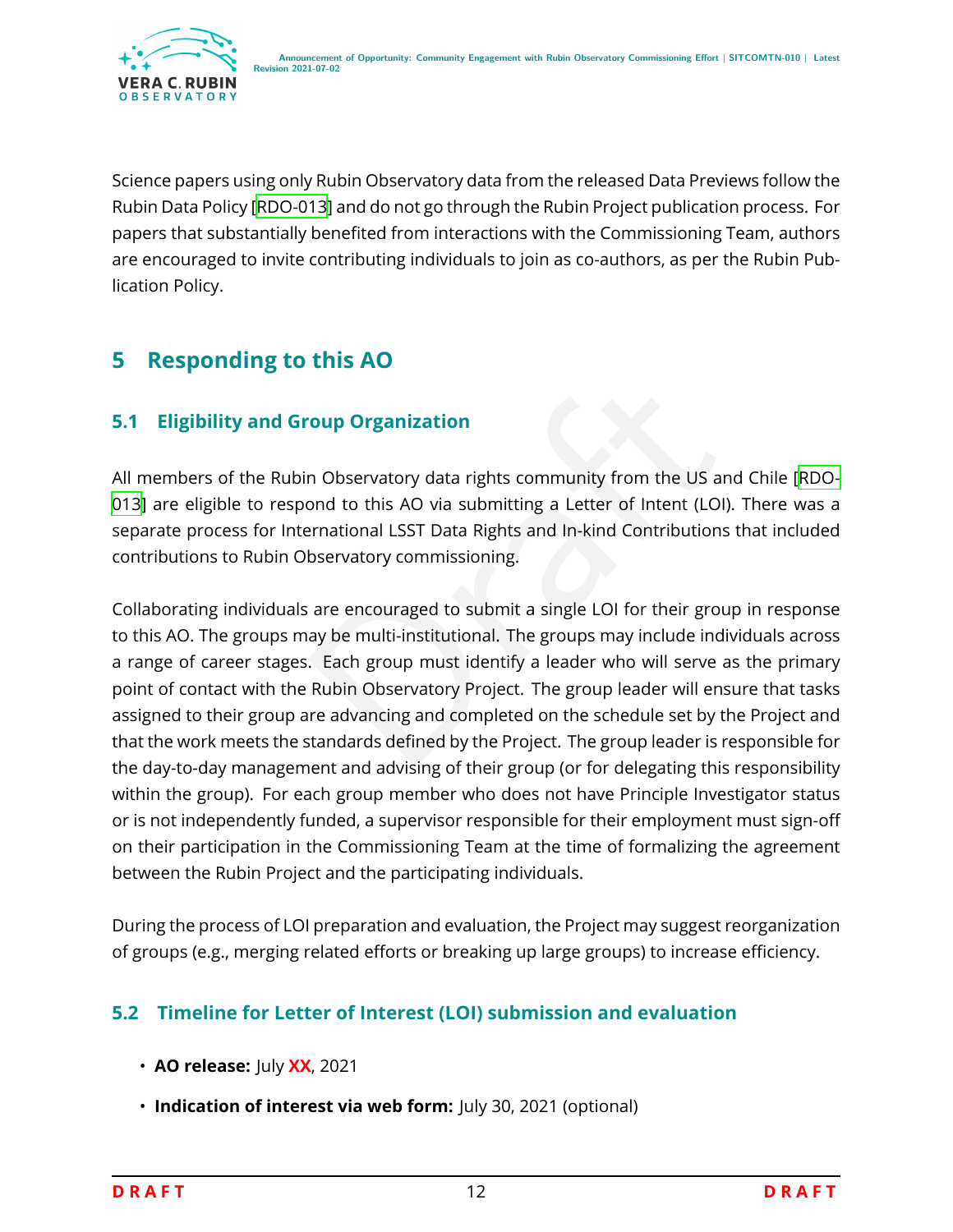

- **Project Community Workshop QA Session:** August 9-13, 2021
- **Project response regarding indication of interest:** August 30, 2021
- **Final LOI submission:** September 31, 2021
- **Project response to LOIs and formalization of agreements:** December 2021
- **Engagement with Commissioning Team begins:** first quarter 2022

is AO as stated as a one-time cycle for engagement by<br>the need and/or opportunities present themselves, the<br>nouncement of Opportunity in 2022.<br>**erest**<br>dering to submit an LOI are invited to indicate their inter<br>ll collect The Project considers this AO as stated as a one-time cycle for engagement by the US and Chilean communities. If the need and/or opportunities present themselves, the Project may issue a similar second Announcement of Opportunity in 2022.

#### <span id="page-16-0"></span>**5.3 Indication of Interest**

Groups/individuals considering to submit an LOI are invited to indicate their intent via a brief webform. The Project will collect these submissions and provide brief feedback to the groups/individuals.

#### <span id="page-16-1"></span>**5.4 Elements for a Letter of Interest (LOI) response to this AO**

Letters of Interest (LOI) should address the following topics under separate section headings. An LOI template is provided **here**. The expected length of an LOI is roughly 1-3 pages; more space might be warranted for larger groups and/or those with multiple proposed contributions.

- 1. Name and contact information for the group leader
- 2. Statement of interests and proposed contributions. Please be as specific as possible, indicating the specific area(s) from the set of example contributions listed in Section [3](#page-5-0) . Proposed contributions must correspond to one or more of the examples, or explicitly label the contribution as type "Other". Plans to use private software that is not publicly released under an open source license must be specifically mentioned.
- 3. Statement of core competencies and adaptability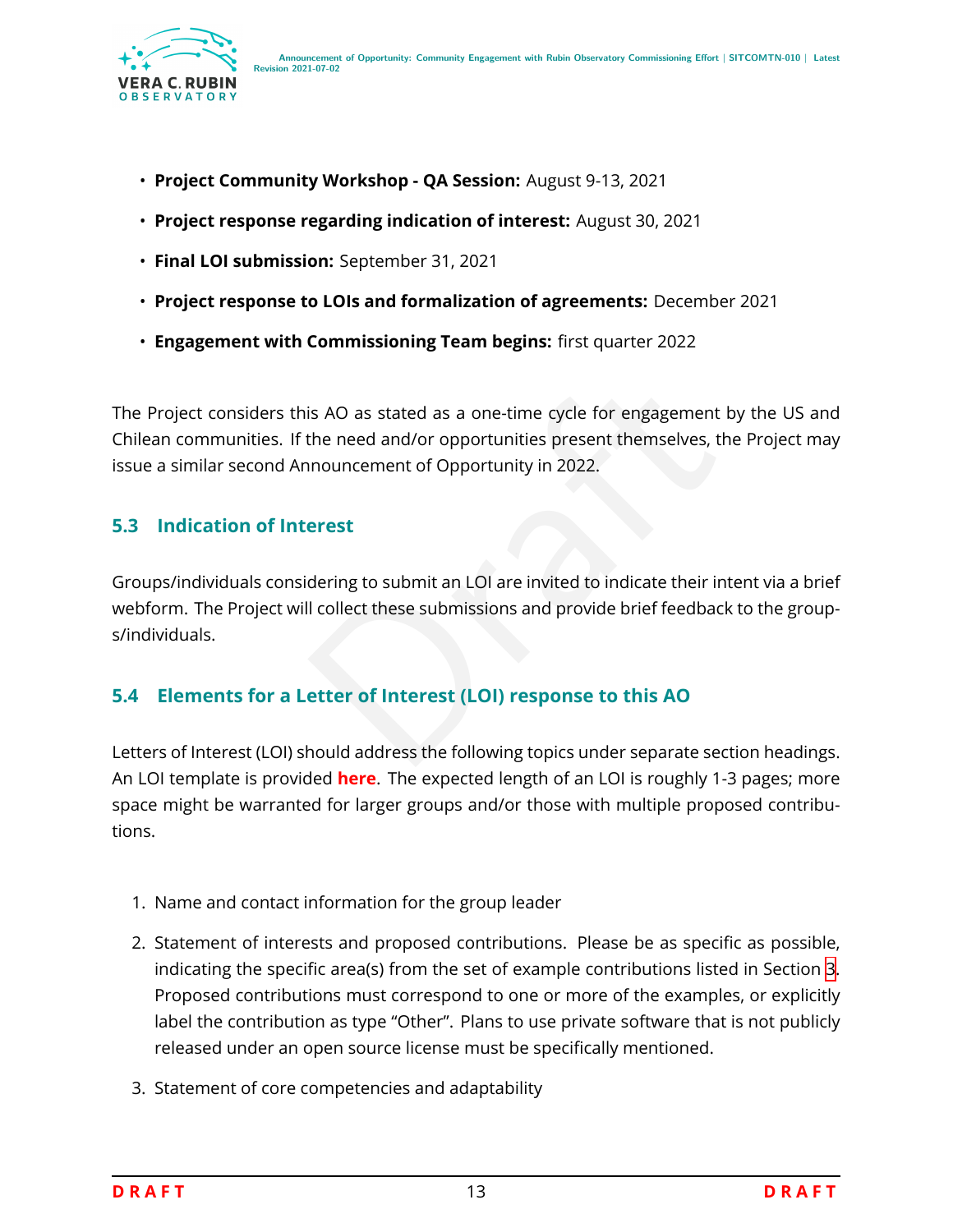

- Please mention current and previous engagement with the Rubin Observatory Project and/or LSST Science Collaborations, experience with and/or contributions to the Rubin Science Pipelines, and familiarity with hardware and/or software components of the Rubin Observatory system.
- Please mention expertise, experience, prior work relevant to the specific intended area(s) of contribution.
- 4. Summary of personnel involved. For each individual, please include career stage, FTE availability for Rubin commissioning related work in calendar years 2022 and 2023.
- 5. Description of any support and resources available to each individual if they are necessary to complete their contributions and plans (e.g., salary/stipend, travel and local accommodation). Note that analysis of commissioning data is expected to be done using Project computing resources.
- 6. Description of any additional resources that are needed to fulfill your proposed contributions. To support this AO, the Project has limited funding for travel to and local accommodation at key activity centers: Tucson, Chile and SLAC. Regrettably, the Project does not have funding for stipend or supplemental salary support.
- n commissioning related work in calendar years 2022 an<br>support and resources available to each individual if th<br>their contributions and plans (e.g., salary/stipend, trav<br>dote that analysis of commissioning data is expected 7. Rubin is committed to providing opportunities for diverse and traditionally underrepresented groups. Please indicate how your proposed contribution will align with this commitment, for example, intent to provide training experience to early career scientists, a staffing profile that will contribute to the diversity of the Commissioning Team, and/or how an inclusive workplace culture will be implemented.

#### <span id="page-17-0"></span>**5.5 LOI Submission**

<span id="page-17-1"></span>The LOI material should be submitted as a single PDF document at this **website.**

#### **5.6 Evaluation Criteria**

LOIs will be evaluated by members of the Rubin Observatory System Integration, Test, and Commissioning leadership team, in consultation with topical domain experts on the Project.

LOIs will be evaluated based on the following criteria: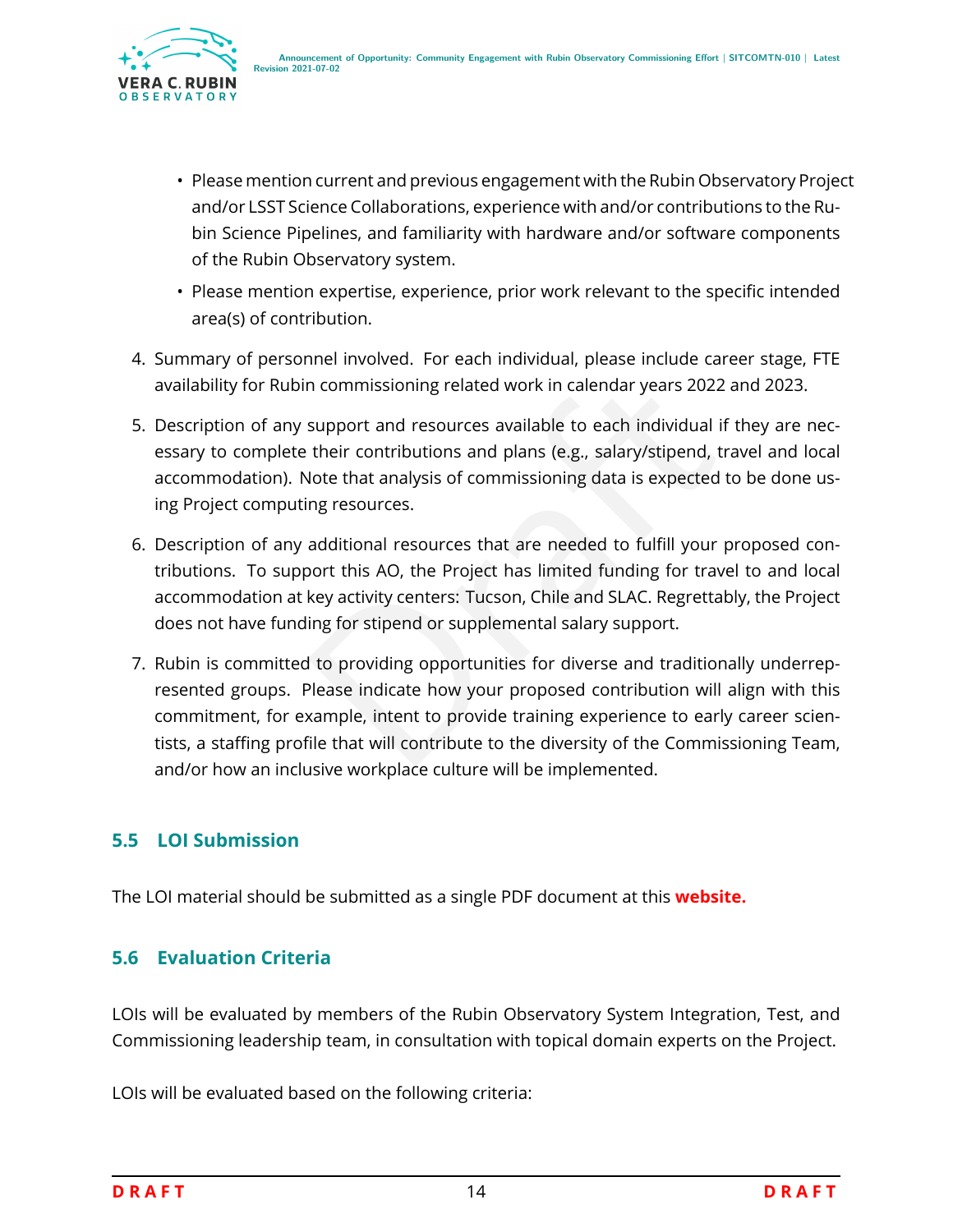

- Alignment of the proposed value-added contributions with Project goals to facilitate a smooth transition to LSST operations.
- The assessed capability of the individual or group to apply their domain expertise to efficiently complete the intended valued-added contributions to the commissioning effort.
- Previous engagement with the Rubin Observatory Project and/or Rubin science community.
- Previous experience with commissioning as well as technical and/or science validation of other instruments/facilities (see core competencies below).
- Financial and/or other relevant resources available to support the proposed contribution.
- e with commissioning as well as technical and/or sciencets/facilities (see core competencies below).<br>
her relevant resources available to support the propose<br>
ne training and preparation of the next generation of<br>
lude div • Contributions to the training and preparation of the next generation of observatory builders.
- Commitment to include diverse staff.

#### <span id="page-18-0"></span>**5.7 Core Competencies**

Example core competencies sought:

- Experience commissioning other large scientific instruments, experiments, or projects
- Optical/NIR astronomical image analysis
	- **–** Technical pixel properties from the instrument
	- **–** Instrument signature removal bias subtraction, flat-fielding, correction to "brighter fatter effects" and other sensor anomalies and optical artifacts (e.g., ghosting or glints)
	- **–** PSF characterization
	- **–** Visualization
- Scientific analysis for example:
	- **–** Photo-z estimation
	- **–** PSF shear measurements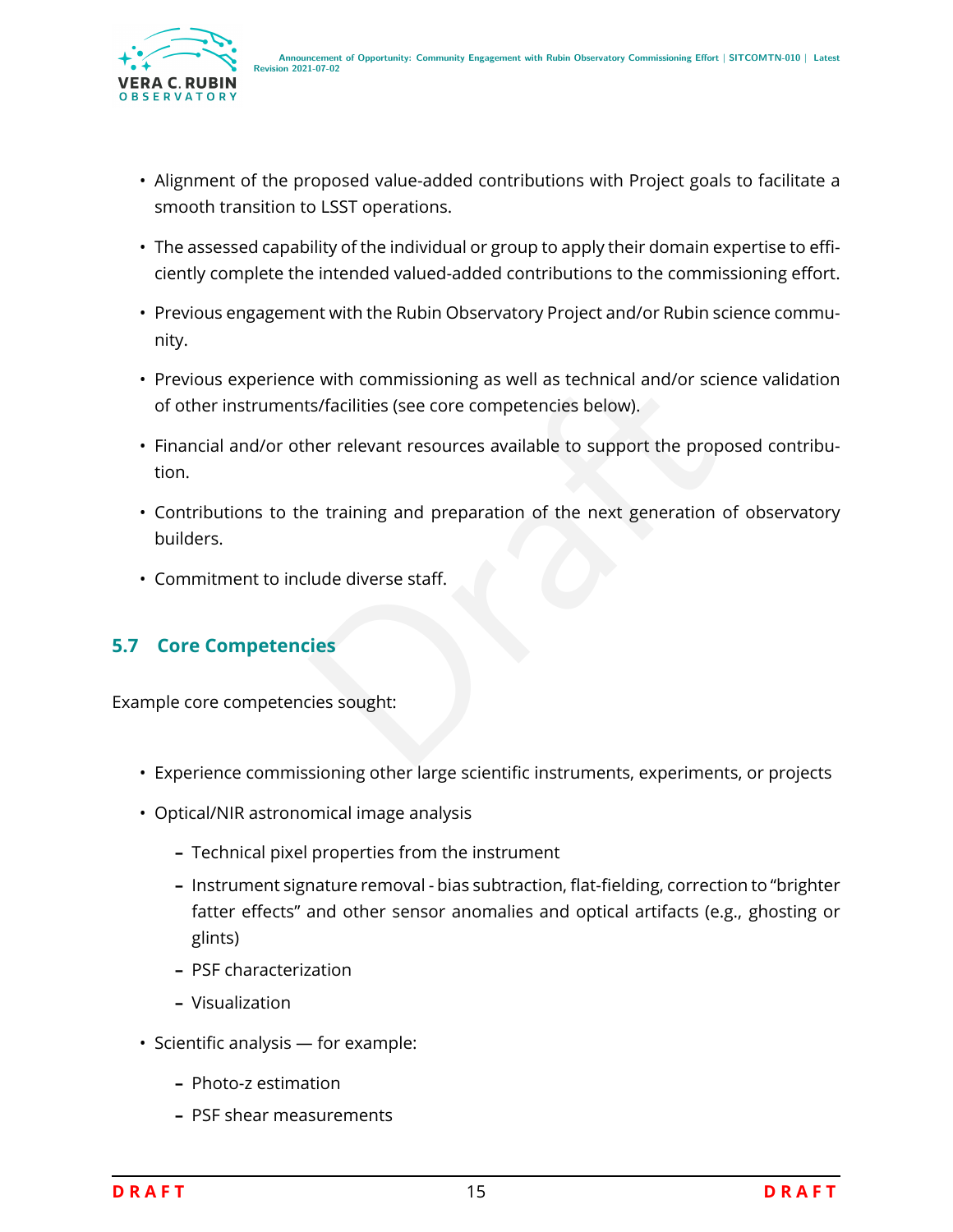

- **–** Photometric calibration and analysis
- **–** Astrometry
- **–** Moving and transient objects
- **–** Low surface brightness
- Database and statistical investigations
	- **–** Machine learning, artificial intelligence, neural networks
	- **–** Anomaly detection
	- **–** Trend analysis
- Technical and observational astronomy
	- **–** Observation planning and execution
	- **–** Telescope optical properties, e.g., alignment and active optics
	- **–** Technical imaging characteristics pixel level
	- **–** Spectral filter properties

## <span id="page-19-0"></span>**A Appendix: Data Previews from Commissioning**

Transformal<br>
Stational astronomy<br>
Standard Properties, e.g., alignment and active optics<br>
Standard Previews From Commissioning<br>
The Data Previews is provided as contextual information<br>
The Data Previews is provided as cont The following description of the Data Previews is provided as contextual information. This AO has a distinct purpose from the Data Previews (see Section [2\)](#page-4-1).

The Rubin Observatory Operations team is carrying out a series of pre-LSST data release scenarios, called "Data Previews," to help the team and the LSST Science Community prepare for the full survey. While the first Data Preview, DP0, is based on simulated LSST Camera data, the subsequent previews DP1 and DP2 will make the Project's commissioning data available to the community. DP1 is currently planned for northern Spring 2023 and will be based on images taken with the commissioning camera (ComCam). DP2 is currently planned for northern Winter 2023-2024 and will be based on the science validation images taken with LSST Cam. In each Data Preview, all the various data products output by the Project's processing pipelines will be released together and made available to the community by the Operations team after a suitable period of testing by the Rubin System Integration and Commissioning (SIT-Com) Verification and Validation team. In DP1, the Project plans to run the prompt processing pipeline, but retain its products for internal use only (including testing of the community alert Brokers).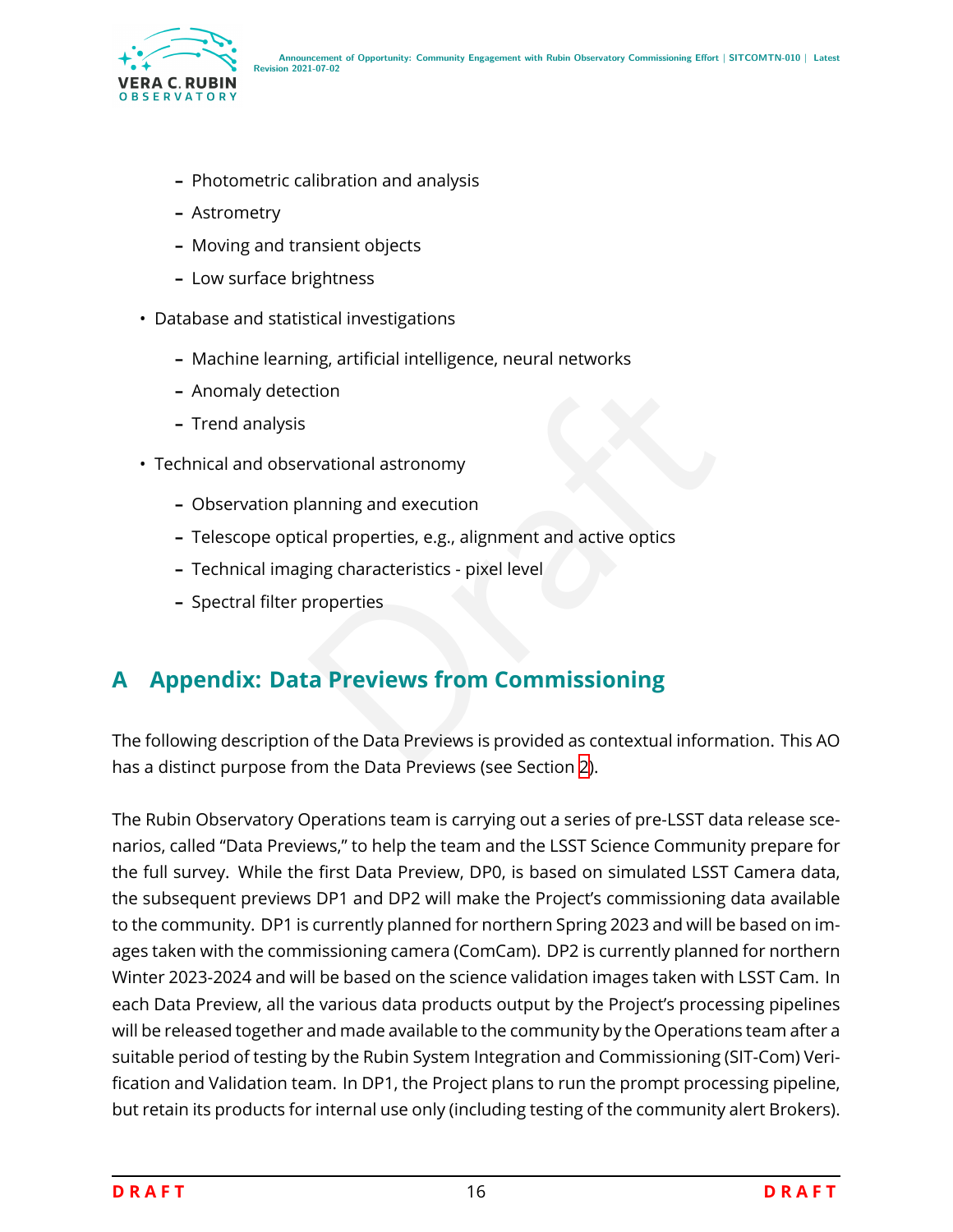

Standard predefined Alerts (produced during the campaign but then archived for later use) and other prompt products will be part of the DP1 data release. In DP2, a limited Alert stream will be provided to the community Brokers in close to real time, and these Alert packets will also be queryable in the prompt product database in the same way they would be during survey operations. Products from the Data Release Processing will only become available at the data releases.

Data Release 1 based on the first 6 months of LSST data is currently planned for northern Fall 2024 and Data Release 2 based on LSST Year 1 data is currently planned for northern Spring 2025.

| 2024 and Data Release 2 based on LSST Year 1 data is currently planned for northern Spring<br>2025. |                                               |                               |                          |                           |                                   |                     |
|-----------------------------------------------------------------------------------------------------|-----------------------------------------------|-------------------------------|--------------------------|---------------------------|-----------------------------------|---------------------|
| Data releases will occur no earlier than the dates described in the release scenario above          |                                               |                               |                          |                           |                                   |                     |
| and summarized in Figure A. The schedule as currently estimated has an uncertainty of 2-3           |                                               |                               |                          |                           |                                   |                     |
| months, with the releases likely occurring later than the indicated dates.                          |                                               |                               |                          |                           |                                   |                     |
| Rubin Baseline Data Release Scenario                                                                | <b>Jun 2021</b>                               | <b>Sep 2022</b>               | <b>Mar 2023</b>          | <b>Dec 2023</b>           | Sep 2024                          | <b>Mar 2025</b>     |
|                                                                                                     | <b>DP0.1</b>                                  | <b>DP0.2</b>                  | DP <sub>1</sub>          | DP <sub>2</sub>           | DR <sub>1</sub>                   | DR <sub>2</sub>     |
| <b>Data Product</b>                                                                                 | Simulated<br>Sky<br>Survey<br>DC <sub>2</sub> | Reproces<br>sed DC2<br>Survey | ComCam<br>On-Sky<br>Data | LSSTCam<br>On-Sky<br>Data | LSST<br>First 6<br>Months<br>Data | LSST Year<br>1 Data |
| DRP Processed Visit Images and Visit Catalogs                                                       |                                               |                               |                          |                           | $\overline{\checkmark}$           |                     |
| <b>DRP Coadded Images</b>                                                                           |                                               |                               |                          |                           | $\checkmark$                      |                     |
| DRP Object and ForcedSource Catalogs                                                                |                                               |                               |                          |                           | $\blacktriangledown$              |                     |
| DRP Difference Images and DIASources                                                                |                                               |                               |                          |                           | $\blacktriangledown$              |                     |
| <b>DRP DIAObject Catalogs</b>                                                                       |                                               |                               |                          |                           | $\checkmark$                      |                     |
| PP Processed Visit Images                                                                           | ⊓                                             |                               |                          |                           | $\blacktriangledown$              |                     |
| PP Difference Images                                                                                | П                                             |                               | $\checkmark$             |                           | $\overline{\mathsf{v}}$           |                     |
| PP Catalogs (DIASources, DIAObjects, DIAForcedSources)                                              | □                                             |                               | $\checkmark$             |                           | $\checkmark$                      |                     |
| PP Alerts (Canned)                                                                                  | □                                             |                               | $\checkmark$             |                           | $\blacktriangledown$              |                     |
| PP Alerts (Live, Brokered)                                                                          |                                               |                               |                          |                           | $\checkmark$                      |                     |
| PP SSP Catalogs                                                                                     |                                               |                               |                          |                           |                                   |                     |
| <b>DRP SSP Catalogs</b>                                                                             |                                               |                               |                          |                           |                                   |                     |

## <span id="page-20-0"></span>**B References**

<span id="page-20-1"></span>**[RDO-013]**, Blum, R., the Rubin Operations Team, 2020, *Vera C. Rubin Observatory Data Policy*, RDO-013, URL <https://ls.st/RDO-013>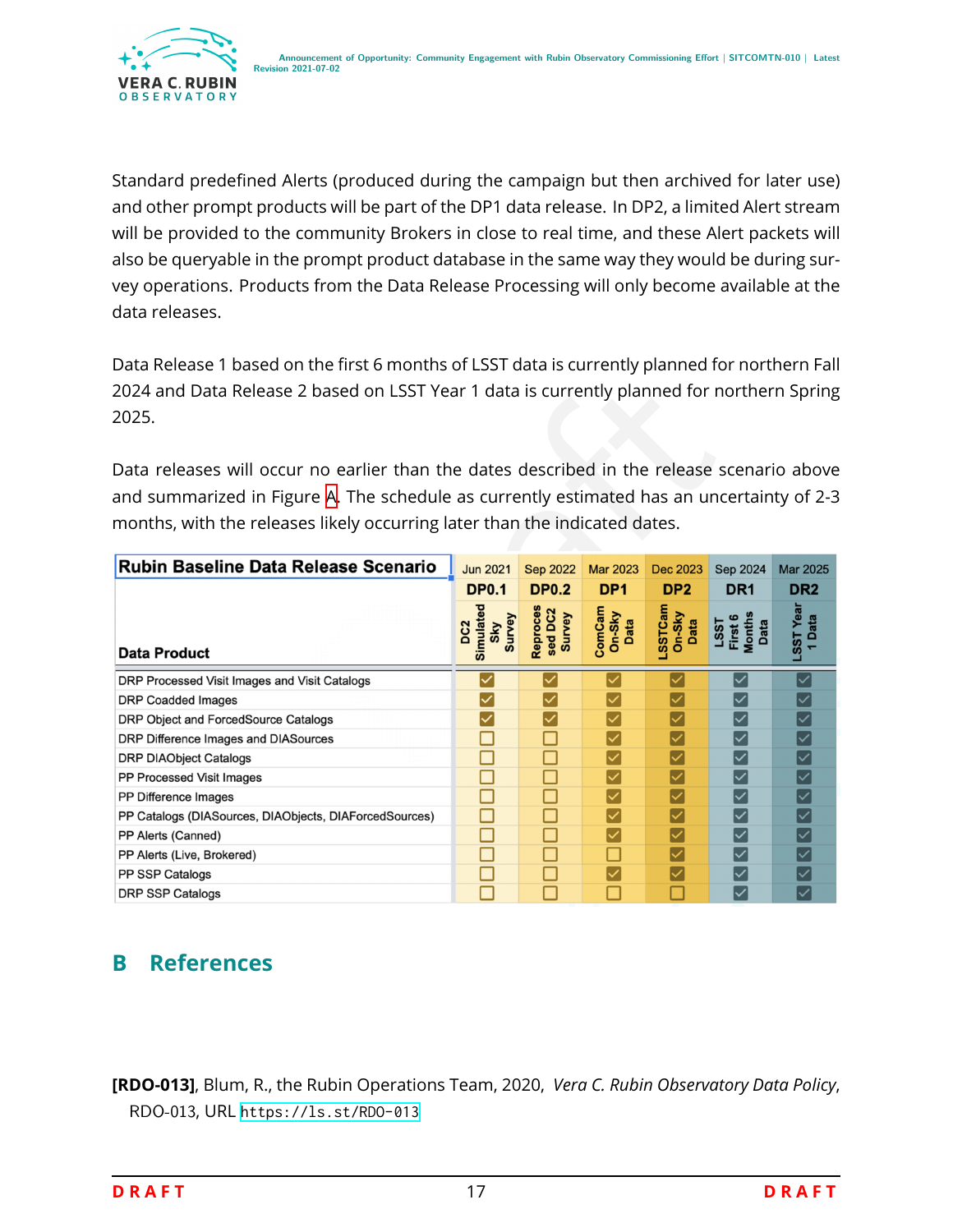

- <span id="page-21-3"></span>**[SITCOMTN-005]**, Claver, C., Bauer, A., Bechtol, K., et al., 2021, *Construction Completeness and* Operations Readiness Criteria, SITCOMTN-005, URL https://sitcomtn-005.1sst.io/, SITCOM Technical Note
- <span id="page-21-1"></span>**[LSE-29]**, Claver, C.F., The LSST Systems Engineering Integrated Project Team, 2017, *LSST System Requirements (LSR)*, LSE-29, URL <https://ls.st/LSE-29>
- <span id="page-21-2"></span>**[LSE-30]**, Claver, C.F., The LSST Systems Engineering Integrated Project Team, 2018, *Observatory System Specifications (OSS)*, LSE-30, URL <https://ls.st/LSE-30>
- **[DMTN-049]**, Graham, M.L., 2018, *LSST DRP (Level 2) Catalog Photometric Redshifts* , DMTN-049 , URL <https://dmtn-049.lsst.io> , LSST Data Management Technical Note
- <span id="page-21-5"></span>**[LPM-162]**, Project Science Team, 2015, *Project Publication Policy*, LPM-162, URL [https://ls.](https://ls.st/LPM-162) [st/LPM-162](https://ls.st/LPM-162)

<span id="page-21-4"></span>

|                                 | [DMTN-049], Graham, M.L., 2018, LSST DRP (Level 2) Catalog Photometric Redshifts, DMTN-04<br>URL https://dmtn-049.lsst.io,<br><b>LSST Data Management Technical Note</b> |
|---------------------------------|--------------------------------------------------------------------------------------------------------------------------------------------------------------------------|
| $st/LPM-162$<br><b>Acronyms</b> | [LPM-162], Project Science Team, 2015, Project Publication Policy, LPM-162, URL https://1s                                                                               |
|                                 |                                                                                                                                                                          |
| Acronym                         | <b>Description</b>                                                                                                                                                       |
| <b>CBP</b>                      | <b>Collimated Beam Projector</b>                                                                                                                                         |
| ComCam                          | The commissioning camera is a single-raft, 9-CCD camera that will be in-                                                                                                 |
|                                 | stalled in LSST during commissioning, before the final camera is ready.                                                                                                  |
| DP <sub>0</sub>                 | Data Preview 0                                                                                                                                                           |
| DP1                             | Data Preview 1                                                                                                                                                           |
| DP <sub>2</sub>                 | Data Preview 2                                                                                                                                                           |
| DR <sub>1</sub>                 | Data Release 1                                                                                                                                                           |
| <b>FTE</b>                      | Full-Time Equivalent                                                                                                                                                     |
| <b>LPM</b>                      | <b>LSST Project Management (Document Handle)</b>                                                                                                                         |
| <b>LSE</b>                      | <b>LSST Systems Engineering (Document Handle)</b>                                                                                                                        |
| <b>LSST</b>                     | Legacy Survey of Space and Time (formerly Large Synoptic Survey Tele-                                                                                                    |
|                                 | scope)                                                                                                                                                                   |
| <b>NIR</b>                      | Near Infrared                                                                                                                                                            |
| OSI                             | open systems interconnect                                                                                                                                                |
| <b>PDF</b>                      | <b>Portable Document Format</b>                                                                                                                                          |
| <b>PSF</b>                      | Point Spread Function                                                                                                                                                    |
|                                 |                                                                                                                                                                          |

#### <span id="page-21-0"></span>**C Acronyms**